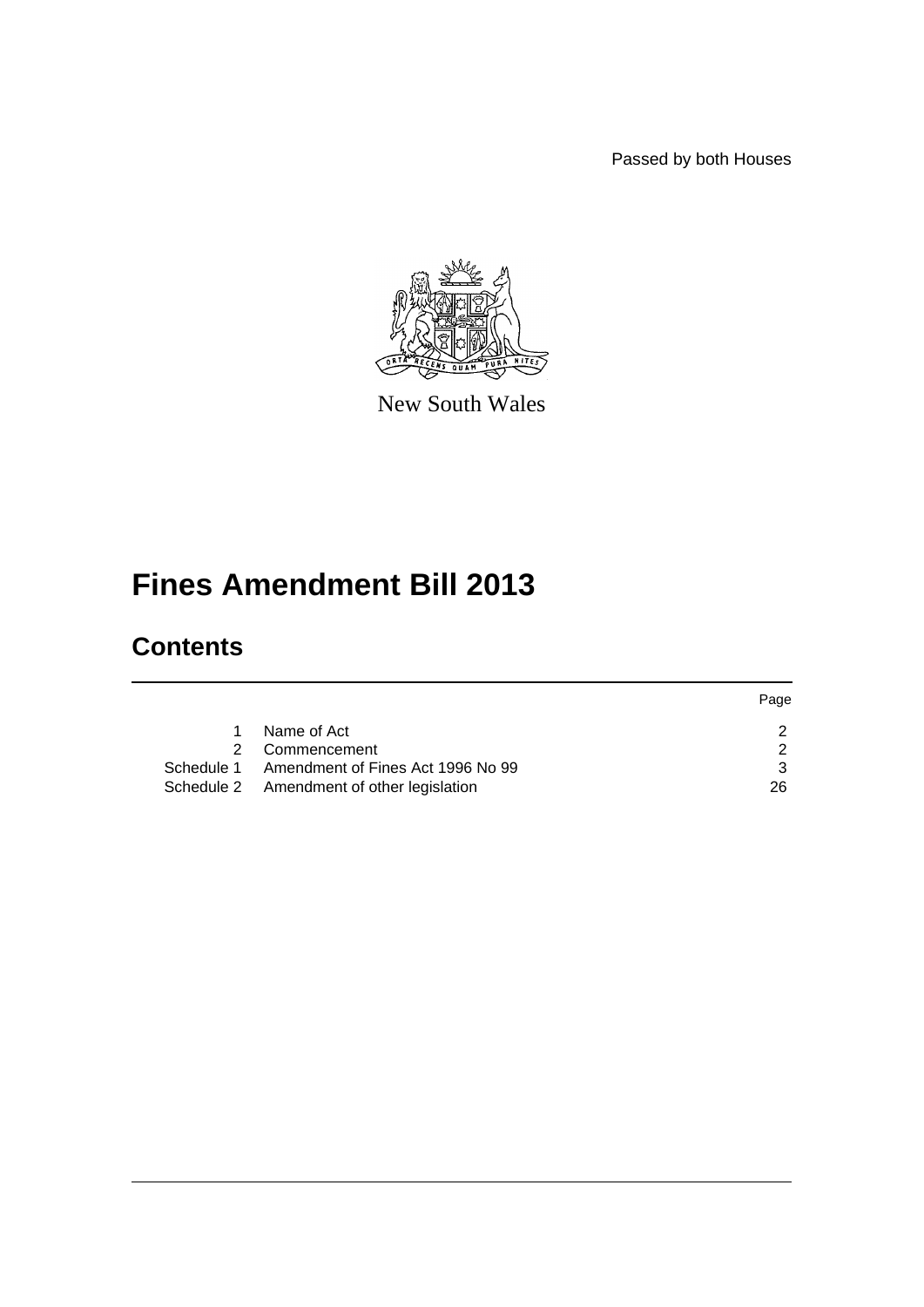*I certify that this public bill, which originated in the Legislative Assembly, has finally passed the Legislative Council and the Legislative Assembly of New South Wales.*

> *Clerk of the Legislative Assembly. Legislative Assembly, Sydney, , 2013*



New South Wales

# **Fines Amendment Bill 2013**

Act No , 2013

An Act to amend the *Fines Act 1996* to make further provision for the enforcement of fines and interstate fines; to abolish the State Debt Recovery Office; and to make related amendments to other legislation.

*I have examined this bill and find it to correspond in all respects with the bill as finally passed by both Houses.*

*Assistant Speaker of the Legislative Assembly.*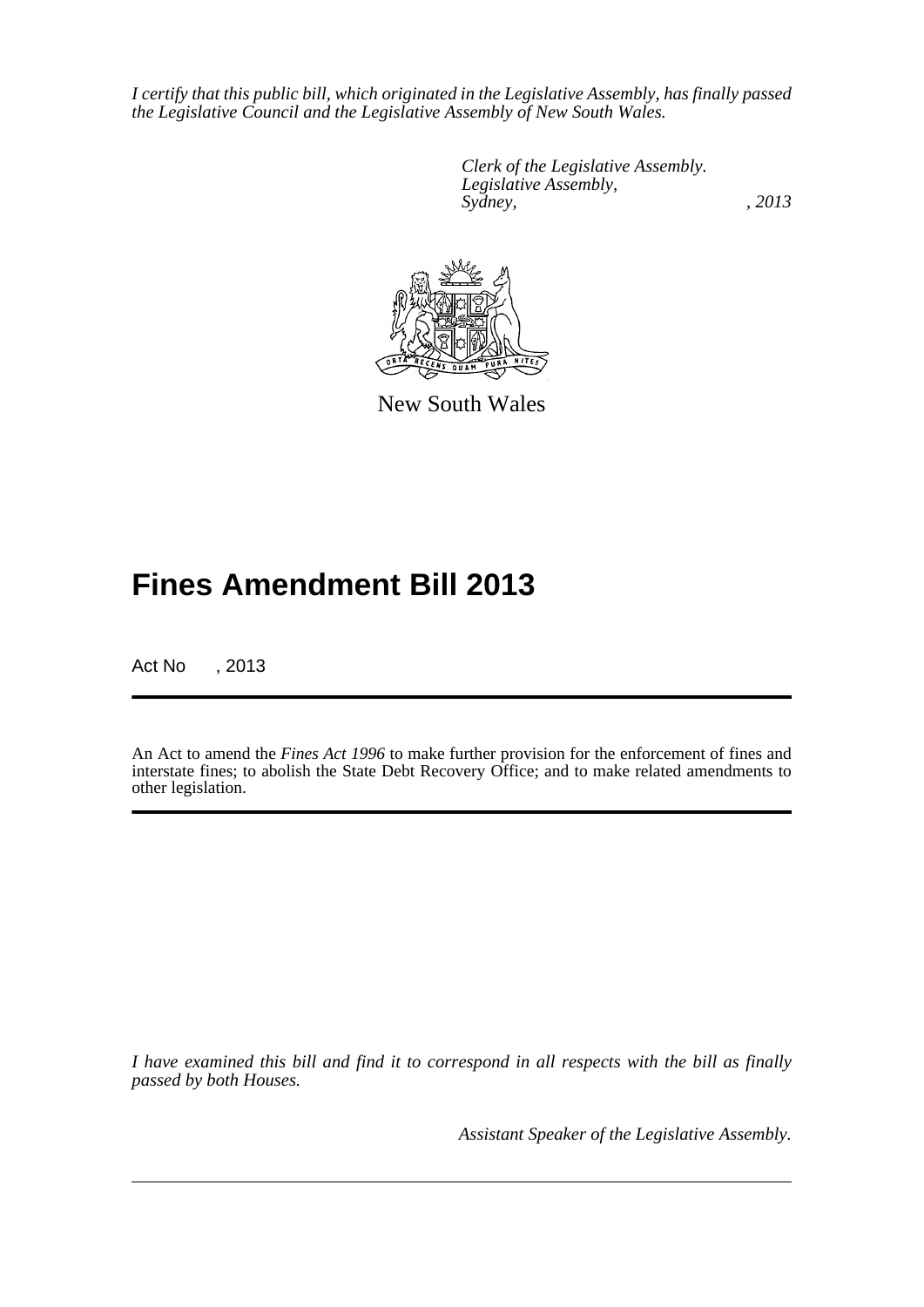## <span id="page-2-0"></span>**The Legislature of New South Wales enacts:**

### **1 Name of Act**

This Act is the *Fines Amendment Act 2013*.

### <span id="page-2-1"></span>**2 Commencement**

This Act commences on 1 December 2013, or the date of assent to this Act, whichever is the later.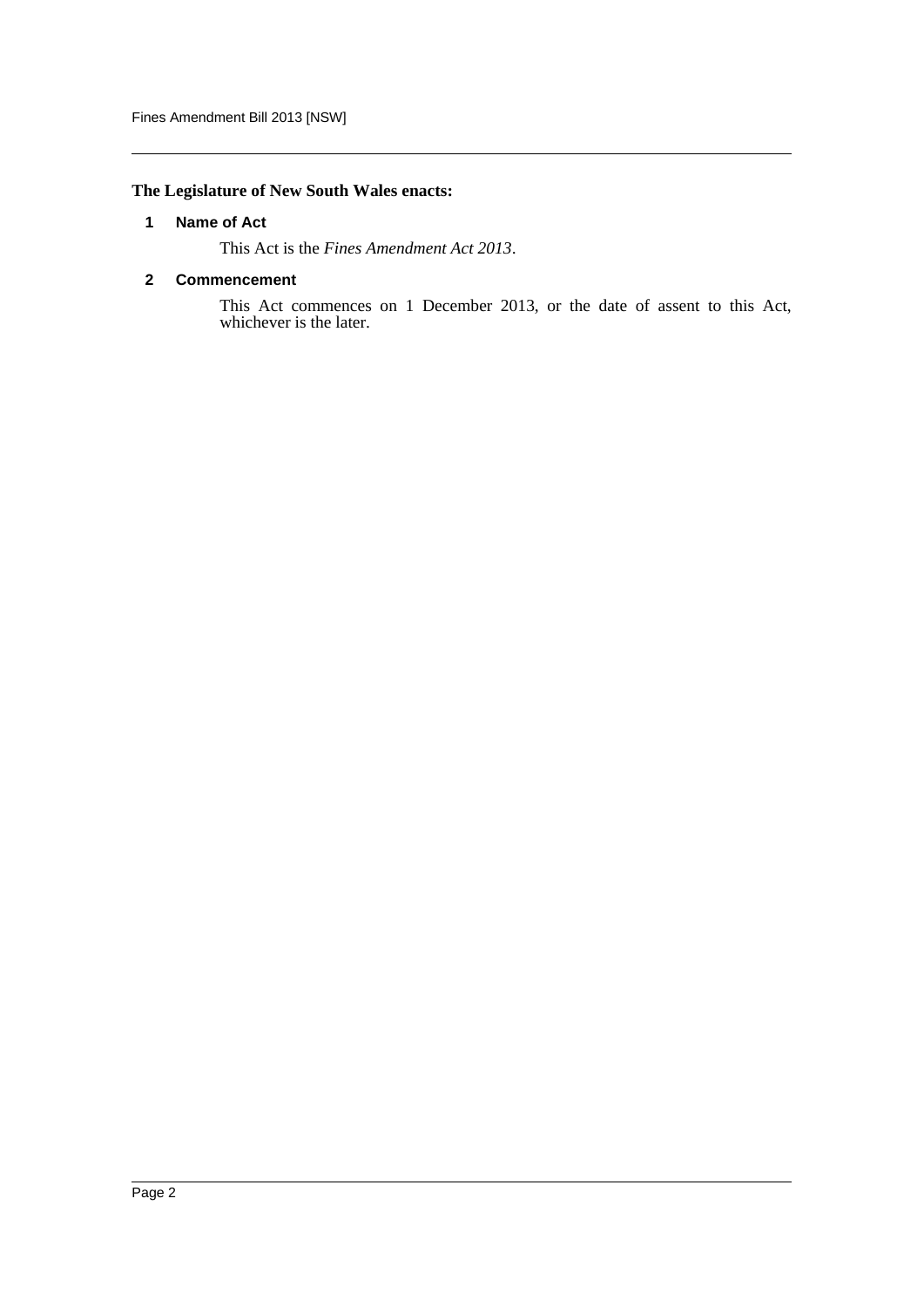# <span id="page-3-0"></span>**Schedule 1 Amendment of Fines Act 1996 No 99**

## **[1] Section 3 Definitions**

Omit "State Debt Recovery Office" wherever occurring in the definitions of *approved form*, *person in receipt of a Government benefit* and *reviewing agency* in section 3 (1).

Insert instead "Commissioner".

## **[2] Section 3 (1)**

Insert in alphabetical order:

*authorised officer* has the meaning given by section 116B. *combined payment arrangement* has the meaning given by section 100. *order for examination* means an order under section 75. *time to pay order* means an order under section 100. *visitor driver privileges* has the meaning given by section 66A.

## **[3] Section 3 (1)**

Omit the definition of *State Debt Recovery Office*. Insert in alphabetical order: *Commissioner* means the Commissioner of Fines Administration referred to in section 113.

## **[4] Section 4 Meaning of "fine"**

Insert "(including a fine to which Part 7 of the *Service and Execution of Process Act 1992* of the Commonwealth applies, subject to that Part)" after "for an offence" in section  $4(1)(a)$ .

**[5] Sections 11 (6) (note), 12, 13, 14 (1C), (2) and (4), 16 (2) (a), 17 (1) and (2), 19 (1) (f), 24A (2) (a), 38 (1B) and (1C), 40, 41, 42 (2A), 44 (2) (a), 46 (1), 48 (3) and (5), 49, 49A (1) and (4)–(7), 50 (1) and (3), 51 (1), 52 (1) and (4) (d), 58 (1) (g), 59, 61 (3) (d), 65 (1), (2) and (4)–(5), 66, 67 (2) and (3), 68 (2) and (4), 72 (1), (2) and (4)–(8), 73 (1), (2) and (4), 74 (1), (5) and (6), 76A (1), (3) and (5), 77 (3), 79 (1)–(3) and (7), 80 (1) and (4) (c), 80A (1), 86 (1)–(4), (6) and (9), 87 (1), 99B (1), (2) (a) and (4), 99BA (4) and (5), 99C (1) and (2), 99F (7) and (8), 99I (3), 100 (1), (2), (3), (4) and (5), 101 (1)–(1B) and (4), 101B (1), (4) and (6), 102 (1), 102A (1), 103 (1) (a), 107 (1)–(4), 108, 112 (2), 112A (2) (a), 117 (1) and (1A), 117AA, 117AB (1), 118, 120 (1) (a), 122B and 126A (2) and (3) (note)**

Omit "State Debt Recovery Office", "the Office" and "The Office" wherever occurring.

Insert instead "Commissioner", "the Commissioner" and "The Commissioner" respectively.

## **[6] Section 13 Referral for a court fine enforcement order**

Omit section 13 (1) (b) and (c). Insert instead:

- (b) the person on whom the fine has been imposed seeks a work and development order in relation to the fine, or
- (c) the person is in receipt of a Government benefit and seeks a time to pay order in relation to the fine, or
- (d) the person seeks a time to pay order in relation to the fine that provides for a combined payment arrangement.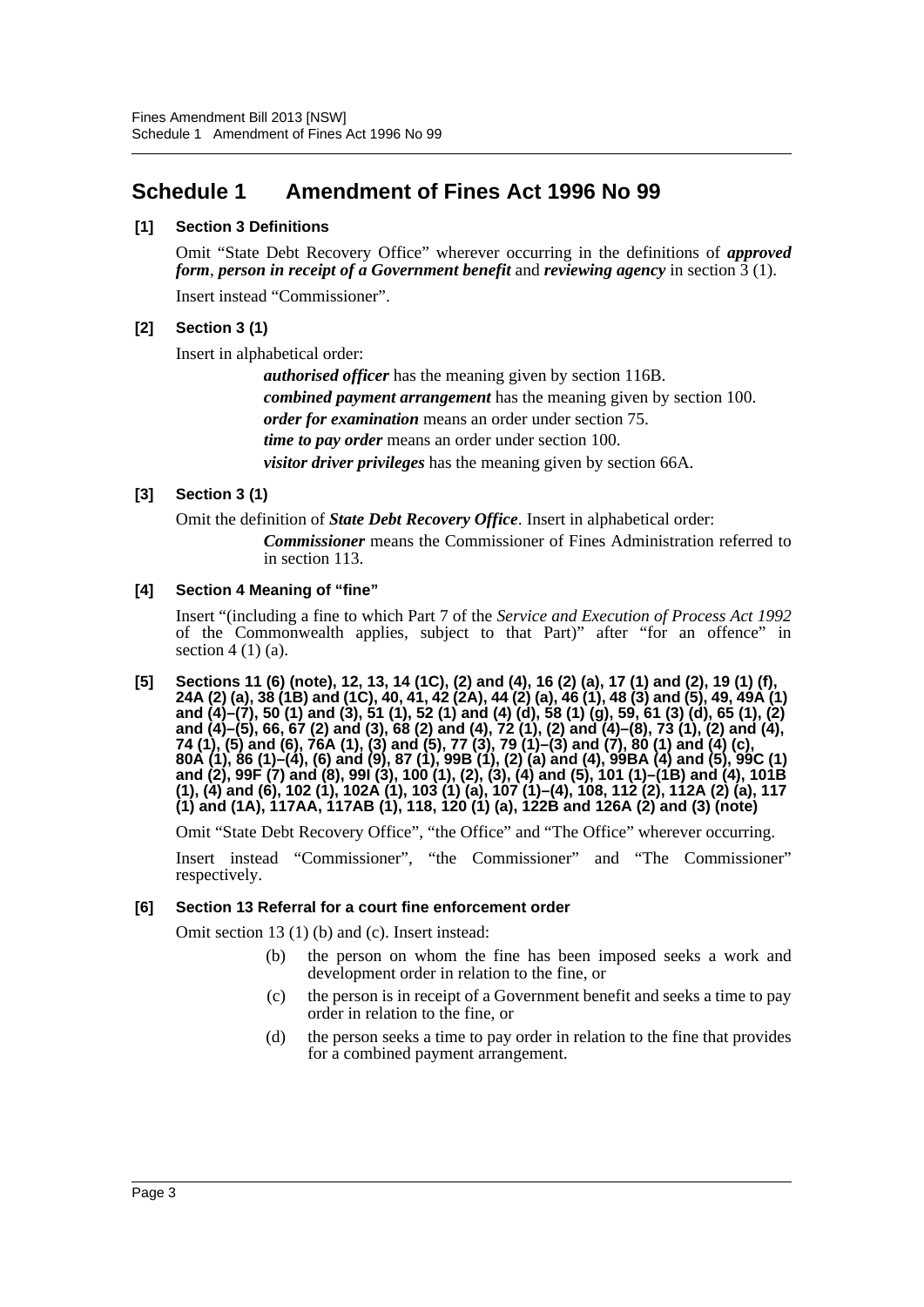### **[7] Section 14 When an order may be made**

Omit section 14 (1)–(1B). Insert instead:

- (1) The Commissioner may make a court fine enforcement order:
	- (a) if the registrar of the court that imposed the fine refers the matter to the Commissioner for the making of a court fine enforcement order, or
	- (b) if the fine is registered in New South Wales under Part 7 of the *Service and Execution of Process Act 1992* of the Commonwealth and that Act permits the fine to be enforced in or by New South Wales as the registering State.

**Note.** Part 7 of the *Service and Execution of Process Act 1992* of the Commonwealth allows interstate fines imposed by courts that are registered in New South Wales to be enforced in New South Wales in the same way as New South Wales court imposed fines.

- (1A) A court fine enforcement order may be made only if there has been a default in payment of the fine by the due date.
- (1B) However, a court fine enforcement order may be made, without any default in payment, in relation to a fine imposed by a court on a person if:
	- (a) the person seeks a work and development order in relation to the fine, or
	- (b) the person is in receipt of a Government benefit and seeks a time to pay order in relation to the fine, or
	- (c) the person seeks a time to pay order in relation to the fine that provides for a combined payment arrangement.
- (1BA) The Commissioner must not make a court fine enforcement order referred to in subsection (1B) unless the Commissioner decides to make the work and development order, or time to pay order, sought by the person.

## **[8] Sections 14 (1C) and (2), 49 (1) (a) and (b), (3) and (3B), 49A (1), 99C (2) and 99F (8)**

Omit "it" wherever occurring. Insert instead "the Commissioner".

### **[9] Section 14 (1C)**

Omit "or (c)". Insert instead ", (c) or (d)".

### **[10] Sections 17 (1), 41, 46 (1), 66 (4), 67 (3), 101 (1A), 108 (1) and 120 (1) (a)**

Omit "its" wherever occurring. Insert instead "the Commissioner's".

### **[11] Section 17 Withdrawal of order**

Omit section 17 (6) and (7). Insert instead:

**Note.** The Commissioner may, instead of repaying an amount under this section, reallocate it towards the payment of other amounts payable by the person under fine enforcement orders (see section 122C).

### **[12] Section 19A Appropriate officer may give official caution**

Omit "State Debt Recovery Office" from paragraph (a) of the definition of *guidelines* in section 19A (3).

Insert instead "Office of State Revenue in the Department of Finance and Services".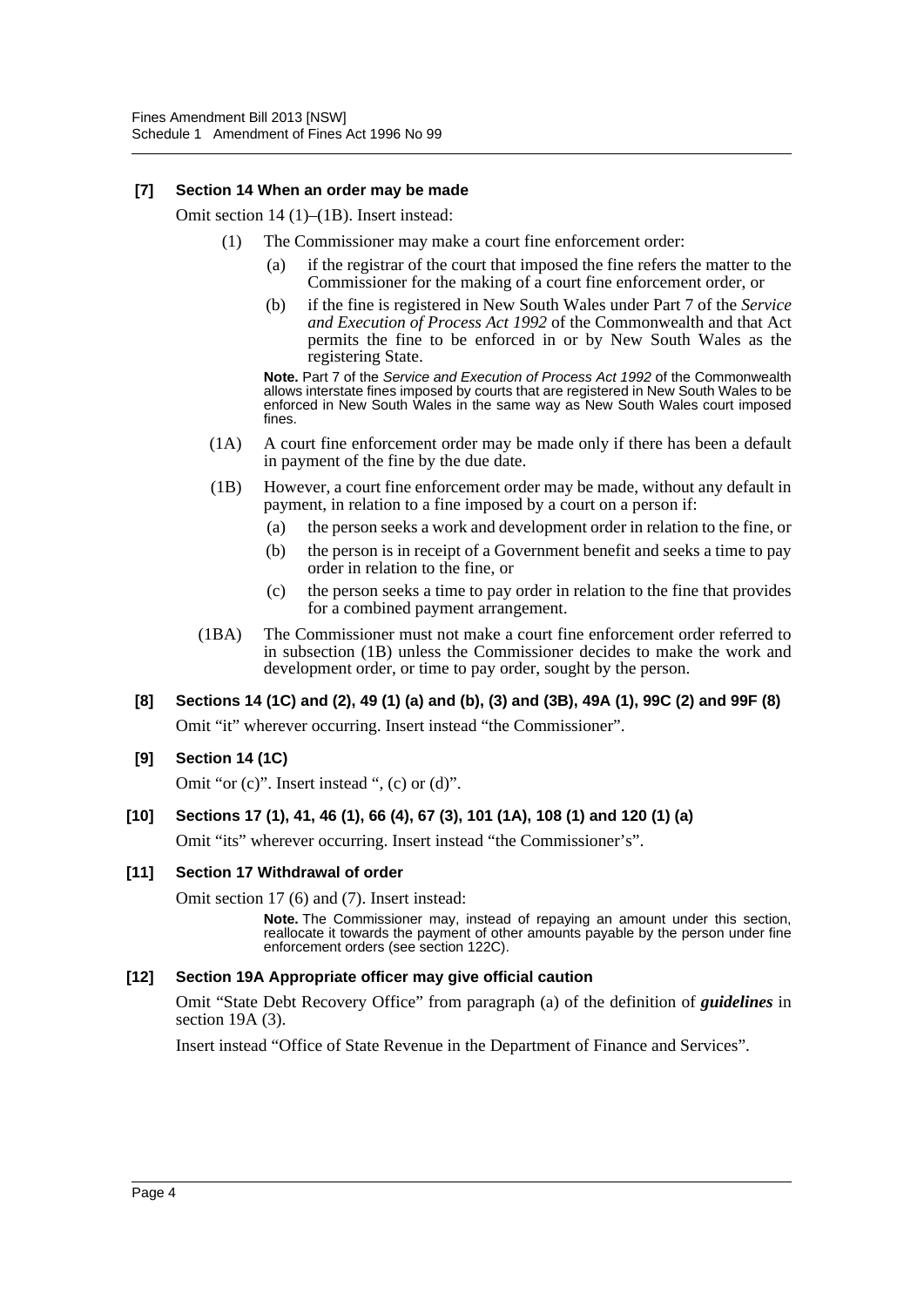### **[13] Section 22 Persons who may issue and deal with penalty notices (appropriate officers)**

Omit "Chief Commissioner of State Revenue" from section 22 (2) (b) (ii).

Insert instead "Commissioner".

### **[14] Section 42 When a penalty notice enforcement order may be made**

Omit section 42 (1AA) and (1BB). Insert instead:

- (1AA) The Commissioner may also make a penalty notice enforcement order, in respect of an amount owed by a person under a penalty notice, if the Commissioner:
	- (a) receives an application by the person for a work and development order in relation to the amount, or
	- (b) receives an application for a time to pay order in relation to the amount from a person who is in receipt of a Government benefit, or
	- (c) receives an application for a time to pay order in relation to the amount and the application is for a combined payment arrangement.
- (1BB) The Commissioner must not make a penalty notice enforcement order referred to in subsection (1AA) unless the Commissioner decides to make the work and development order, or time to pay order, sought by the person.

### **[15] Section 46 Withdrawal of order**

Omit section 46 (7) and (8). Insert instead:

**Note.** The Commissioner may, instead of repaying an amount under this section, reallocate it towards the payment of other amounts payable by the person under fine enforcement orders (see section 122C).

### **[16] Sections 49 (4), 52 (1) and 102 (2)**

Omit "that Office" wherever occurring. Insert instead "the Commissioner".

### **[17] Section 52 Provisions relating to annulment of enforcement orders**

Omit section 52 (6) and (6A).

### **[18] Section 52, note**

Insert at the end of the section:

**Note.** The Commissioner may, instead of repaying an amount under this section, reallocate it towards the payment of other amounts payable by the person under fine enforcement orders (see section 122C).

### **[19] Section 57 Application and interpretation**

Insert after section 57 (1):

(1A) Division 6 (Imprisonment) does not apply to a fine registered in New South Wales under Part 7 of the *Service and Execution of Process Act 1992* of the Commonwealth that is enforced in New South Wales as the registering State under that Act.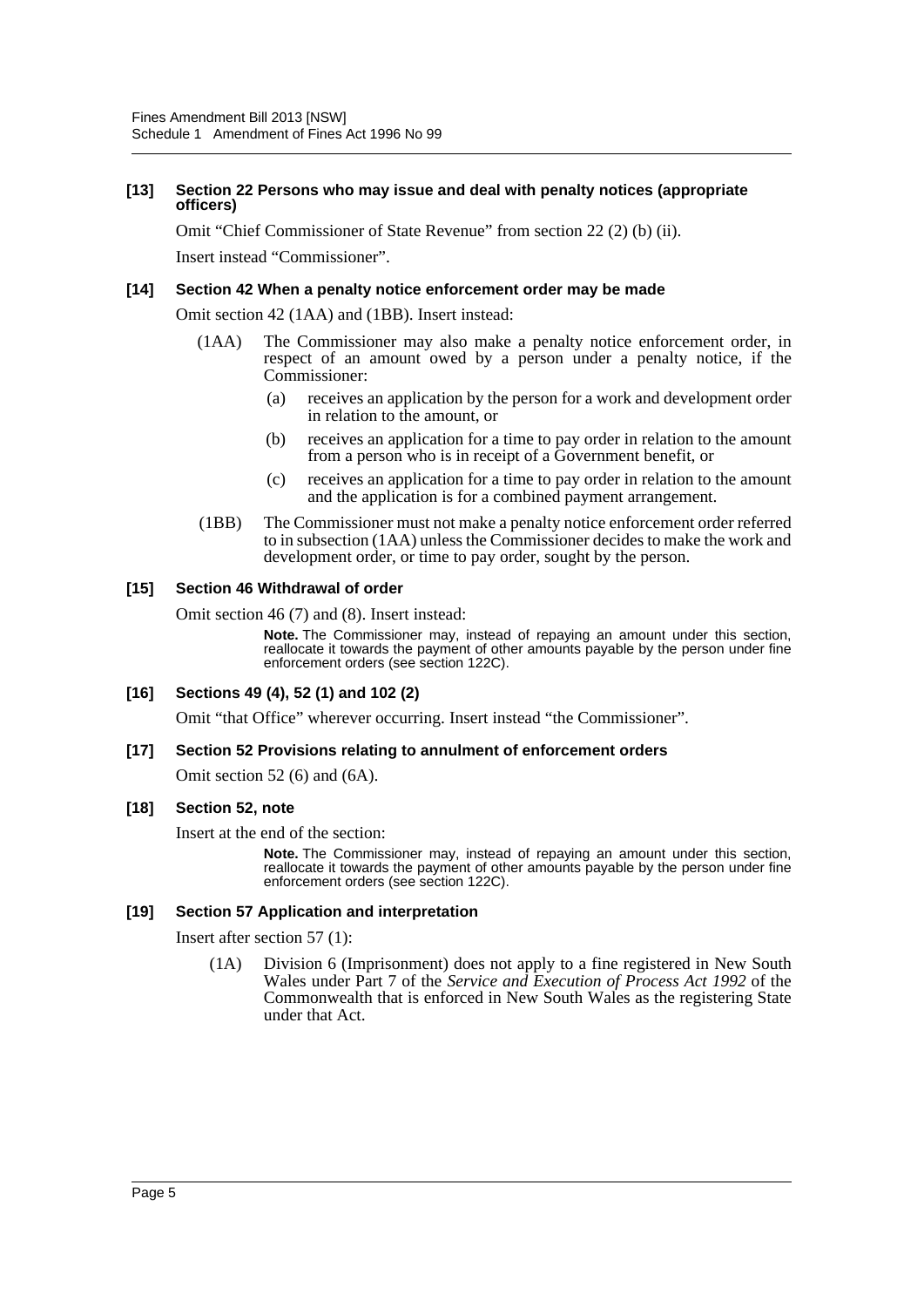### **[20] Section 65 When enforcement action taken under this Division**

Insert after section 65 (3):

- (3A) Despite subsections (1) and (2), enforcement action with respect to a fine defaulter's visitor driver privileges is not to be taken under this Division unless:
	- (a) the fine defaulter is liable for 2 or more fines under fine enforcement orders, and
	- (b) the fines relate to traffic offences, and
	- (c) subsection (1) (a), (b) or (c) applies to each of those fines.

### **[21] Section 65, note**

Insert ", is not a visitor driver" after "driver licence".

### **[22] Section 66A**

Insert after section 66:

### **66A Suspension of visitor driver privileges**

- (1) Roads and Maritime Services must suspend any visitor driver privileges of a fine defaulter against whom it is required to take enforcement action.
- (2) Roads and Maritime Services must suspend visitor driver privileges even if the Commissioner has, after requiring Roads and Maritime Services to take enforcement action:
	- (a) granted an extension of time for the payment of the fine, or
	- (b) allowed the fine defaulter to pay the fine by instalments.
- (3) Roads and Maritime Services is to remove the suspension of visitor driver privileges if the Commissioner directs it to cease enforcement action in respect of the fine defaulter under this Division.
- (4) The statutory rules under the *Road Transport Act 2013* may make further provision for the suspension of visitor driver privileges in connection with fine enforcement orders.
- (5) This section does not limit the powers of Roads and Maritime Services in relation to visitor driver privileges under any other Act.
- (6) In this section:

*visiting driver* means a person who:

- (a) does not hold a driver licence, and
- (b) holds a licence or permit to drive a motor vehicle issued in a place outside this jurisdiction.

*visitor driver privileges* means any exemption under road transport legislation (within the meaning of the *Road Transport Act 2013*) that confers authority on a visiting driver to drive a motor vehicle in this jurisdiction, even though the visiting driver does not hold a driver licence.

### **[23] Section 69 Interim restoration or reinstatement of licence or registration pending appeal etc**

Omit "*Local Courts*" from section 69 (1) (b).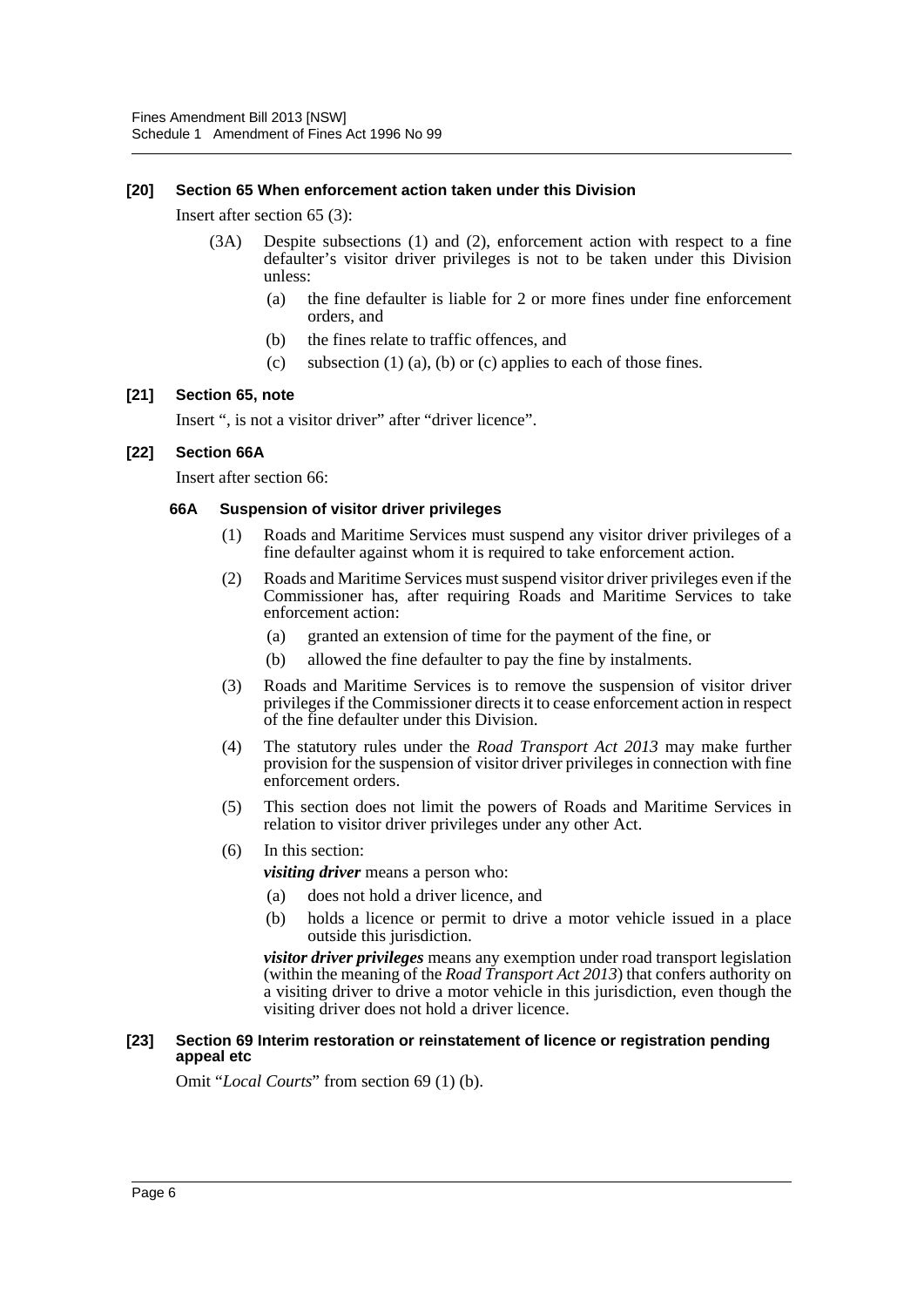### **[24] Section 69A**

Insert after section 69:

### **69A Interim restoration of visitor driver privileges**

- (1) A person may apply to Roads and Maritime Services for restoration of visitor driver privileges suspended under this Division if:
	- (a) in the case of a penalty notice enforcement order—the person has lodged an application under Division 5 of Part 3 to have an application to annul the fine enforcement order concerned determined by the Local Court and those proceedings have not been determined, or
	- (b) in the case of a court fine enforcement order—the person has lodged an appeal against the conviction or sentence in respect of which the fine concerned was imposed, or the person has lodged an application under Part 2 of the *Crimes (Appeal and Review) Act 2001* to annul that conviction or sentence, and those proceedings have not been determined.
- (2) In such a case, Roads and Maritime Services must restore visitor driver privileges by removing the suspension of visitor driver privileges.
- (3) Any restored visitor driver privileges may be suspended again under this Act following the determination of the proceedings referred to in subsection (1) or in connection with a different fine payable by the person.
- (4) Visitor driver privileges cannot be restored under this section if visitor driver privileges have ceased to apply to the person for some other reason under the road transport legislation.

### **[25] Sections 75 and 75A**

Omit section 75. Insert instead:

### **75 Examination of fine defaulter**

- (1) The Commissioner may issue an order (an *order for examination*) under this section for the purpose of enabling enforcement action to be taken under this Division.
- (2) An order for examination may be directed:
	- (a) if the fine defaulter is a natural person—to the fine defaulter, or
	- (b) if the fine defaulter is a corporation—to an officer or former officer of the corporation.
- (3) An order for examination:
	- (a) is to require the person to whom it is directed to attend before the Commissioner or other specified authorised officer, or before a specified officer of a court, at the place specified in the order, and
	- (b) is to require the person to so attend on a day and at a time specified in the order and thereafter as required by the Commissioner or officer to be orally examined as to the fine defaulter's property and other means of satisfying the fine and generally as to the fine defaulter's financial circumstances, and
	- (c) may require the person to produce to the Commissioner or officer, at any such examination, any document or other thing in the person's possession or control that tends to show the fine defaulter's true financial circumstances.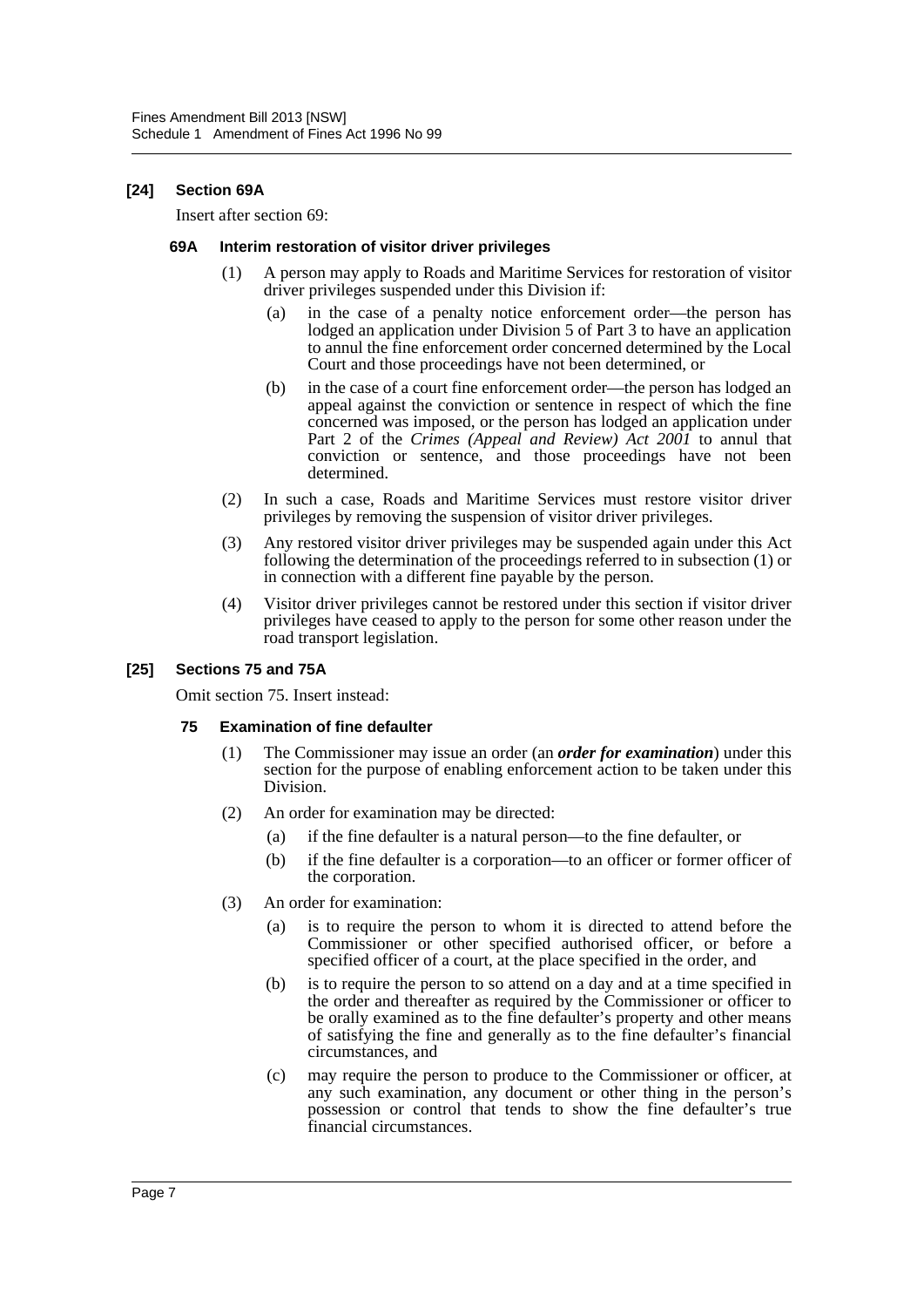- (4) An order for examination is to be served personally on the person to whom it is directed.
- (5) A person is not bound to produce any document or other thing that is not specified or sufficiently described in the order for examination or that the person would not be bound to produce on a subpoena for production in the Supreme Court.
- (6) An order for examination may not be issued to a person if that person has previously attended an examination within the previous 3 months pursuant to an order for examination under this section.
- (7) An examination under this section may be adjourned:
	- (a) by the Commissioner, in a case where a person is required to attend before the Commissioner or other specified authorised officer, or
	- (b) by a specified officer of a court, in a case where a person is required to attend before the specified officer.
- (8) The Commissioner, authorised officer or specified officer of the court (as the case requires) must notify the person concerned of the time and place for the adjourned examination.
- (9) The Commissioner may, instead of issuing an order for examination, request the fine defaulter by notice to supply the relevant information for the purpose of enabling enforcement action to be taken under this Division. An order for examination may be issued if the notice is not complied with.

### **75A Enforcement of order for examination**

- (1) If a person who is issued with an order for examination fails to attend in accordance with the order, the Commissioner may issue a warrant for the apprehension of the person and for the person to be brought before the Commissioner or other specified authorised officer, or before a specified officer of a court, for examination in accordance with this section.
- (2) Any such warrant of apprehension:
	- (a) may not be issued unless the Commissioner is satisfied that the order for examination was duly served on the person, and
	- (b) may not be issued until at least 14 days after the person was notified (in the manner required for the service of a fine enforcement order) that a warrant will issue if the person does not attend for examination in accordance with this section, and
	- (c) is to be directed to the Sheriff and may be executed by the Sheriff or by the Sheriff's officers or by any court bailiffs authorised by the Sheriff, and
	- (d) may be executed with the assistance of any police officer.
- (3) The Commissioner may report the following matters to the Supreme Court or the District Court for determination:
	- (a) a failure to attend in accordance with an order for examination,
	- (b) a refusal, without reasonable excuse, to give evidence on oath or affirmation after attending for examination,
	- (c) the giving of false information at an examination,
	- (d) a failure, without reasonable excuse, to produce any document or thing required to be produced by an order for examination.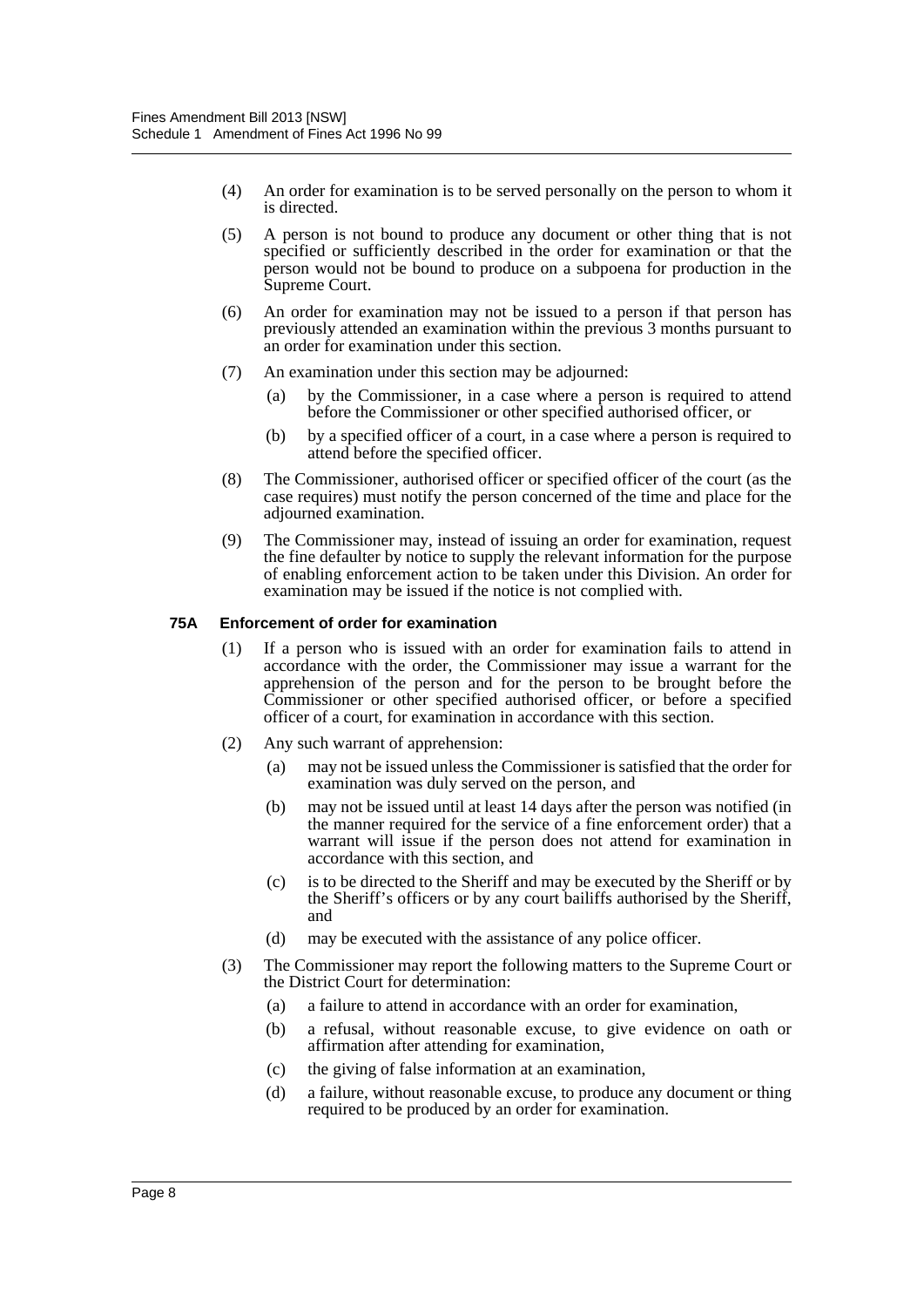(4) The court to which the matter is referred may deal with the matter as if it were a contempt of that court.

## **[26] Sections 86 (1) and (3), 99C (1) (b)–(g), 101 (1A) (a) and (1B) and 126A (note)**

Omit "it is" wherever occurring.

**[27] Section 86 Revocation of community service order** Omit "its decision" from section 86 (6). Insert instead "the decision".

## **[28] Sections 89 (6) and (7), 89A (1), 95 (5) and 103 (2)**

Omit "State Debt Recovery Office" wherever occurring. Insert instead "Commissioner of Fines Administration".

## **[29] Section 95 Execution of warrant**

Omit "it" where firstly occurring in section 95 (5). Insert instead "the Commissioner".

### **[30] Section 99B Making an order**

Omit section 99B (5). Insert instead:

(5) If the Commissioner determines to make an order, the order is to be made in such terms as are agreed between the Commissioner, the applicant and each approved person.

### **[31] Section 99BA Assessments of eligibility for orders and keeping of records**

Omit section 99BA (2). Insert instead:

(2) If such an assessment is included in the application, the Commissioner is to rely on that assessment when deciding whether to make the work and development order unless the Commissioner has reason to believe that the assessment should not be relied on.

### **[32] Section 99BA (5)**

Omit "it" where firstly occurring. Insert instead "the Commissioner".

### **[33] Section 99I Work and development guidelines**

Omit "(State Debt Recovery Office)" from section 99I (5).

### **[34] Section 100 Time to pay**

Omit section 100 (1A). Insert instead:

- (1A) However, an application for time to pay a fine may be made before a fine enforcement order is made by:
	- (a) a person who is in receipt of a Government benefit, or
	- (b) a person who seeks a combined payment arrangement.

## **[35] Section 100 (3A)**

Omit the subsection. Insert instead:

- (3A) In particular, the Commissioner may allow a person to pay the fine in instalments, as a regular direct debit, if the Commissioner:
	- (a) is satisfied that adequate arrangements are in place for such a regular payment to be made, and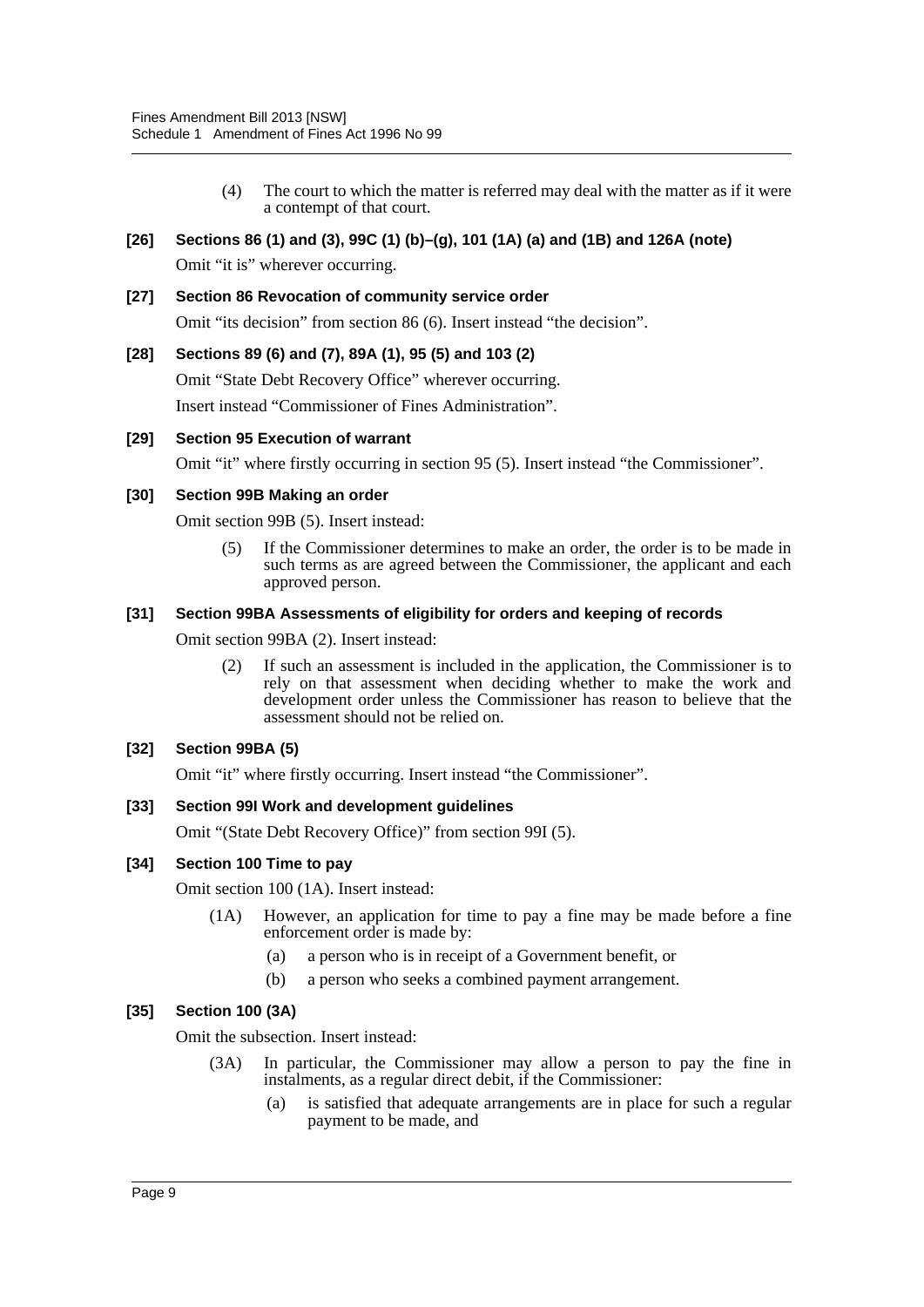(b) agrees to the fine being paid in this manner.

## **[36] Section 100 (4A)**

Omit "State Debt Recovery Office's". Insert instead "Commissioner's".

### **[37] Section 100 (4B)**

Insert after section 100 (4A):

(4B) An order under this section may be made in relation to more than one fine and may provide for a combined payment arrangement.

## **[38] Section 100 (7)**

Insert after section 100 (6):

(7) In this section, a *combined payment arrangement* means an arrangement for the payment of a fine or an amount payable under a penalty notice in conjunction with payment of another fine for which a fine enforcement order has been made.

## **[39] Section 101A Hardship Review Board**

Omit section 101A (1) (a). Insert instead:

(a) the Director-General of the Department of Finance and Services, and

### **[40] Section 101B Reviews by Hardship Review Board**

Omit "an order under section 100" wherever occurring in section 101B (1) (b) and (6) (b). Insert instead "a time to pay order".

### **[41] Section 101C**

Omit the section. Insert instead:

### **101C Disclosure of information by Hardship Review Board**

The Hardship Review Board, a member of the Board, or a person otherwise engaged in the administration of this Subdivision, may disclose to the Commissioner, or any other person engaged in the administration of this Act, information obtained in the administration of this Subdivision.

### **[42] Section 103 Electronic transmission of documents**

Omit "examination summons" from section 103 (1) (b1).

Insert instead "order for examination".

### **[43] Part 5A**

Insert after Part 5:

# **Part 5A Interstate fine enforcement**

## **Division 1 General**

### **108A Definitions**

### (1) In this Part:

*another jurisdiction* means a jurisdiction other than New South Wales.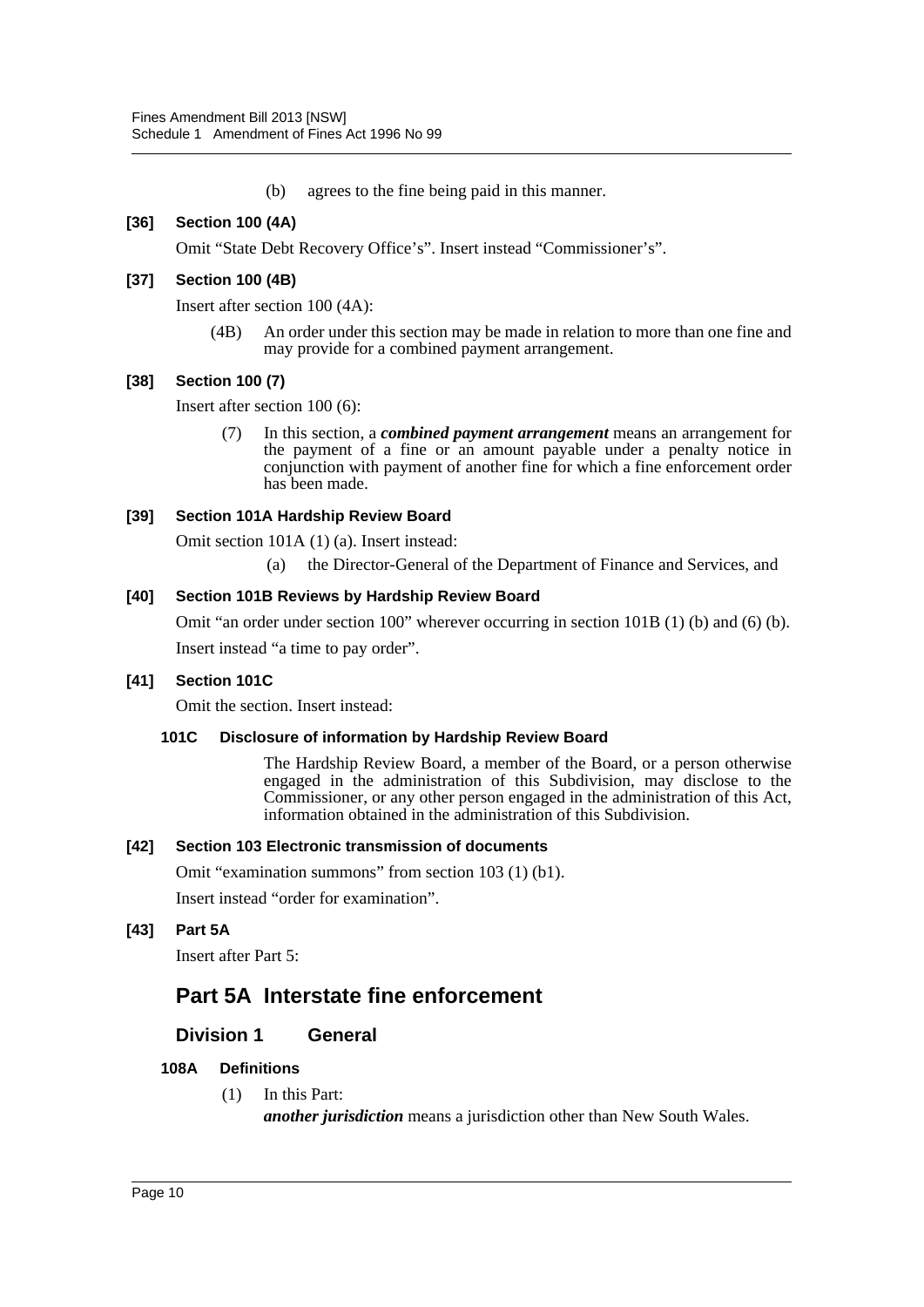*discharged*, in relation to an interstate fine or part of such a fine, means discharged because of payment, remission, pardon or otherwise.

*interstate fine* means a monetary penalty that is payable by a person under an order in force under the law of another jurisdiction for any one or more offences, or alleged offences, against the law of that jurisdiction, and includes:

- (a) any costs (including expenses or disbursements) payable by the person under the order, and
- (b) such other amounts (if any) as may be prescribed by the regulations.

*interstate fine enforcement authority* for an interstate fine means a court, Government Department or other agency (or an officer of a court, Government Department or other agency) that is responsible for the enforcement of the fine in the originating jurisdiction.

*interstate fine enforcement order* means an order under section 108C.

*jurisdiction* means a State or Territory.

*NSW fine* means a fine for which New South Wales is the originating jurisdiction.

*NSW fine enforcement order* means a fine enforcement order in relation to a NSW fine.

*offender*, in relation to an interstate fine or NSW fine, means the person on whom the fine was imposed.

*order* includes:

- (a) a verdict or judgment, and
- (b) a notice requiring the payment of a fine for an offence or alleged offence.

*originating jurisdiction* means the jurisdiction in which the order under which a fine or interstate fine is payable was made.

*participating jurisdiction* means another jurisdiction:

- (a) in which NSW fine enforcement orders are enforceable under the laws of that jurisdiction, or
- (b) that is prescribed by the regulations to be a participating jurisdiction for the purposes of this Part.

*this jurisdiction* means New South Wales.

- (2) If a provision of this Part confers a function on the originating jurisdiction for an interstate fine, that function may be exercised by:
	- (a) an interstate fine enforcement authority for the interstate fine, or
	- (b) any other body or person that the Commissioner is satisfied is authorised to exercise the function on behalf of the originating jurisdiction.

References to the originating jurisdiction are to be construed accordingly.

### **108B Relevant connection of offender with a jurisdiction**

For the purposes of this Part, an offender has a *relevant connection* with a jurisdiction if the offender has any one or more of the following connections with the jurisdiction:

- (a) the offender is resident in the jurisdiction,
- (b) the offender holds a licence or permit to drive a motor vehicle issued in the jurisdiction,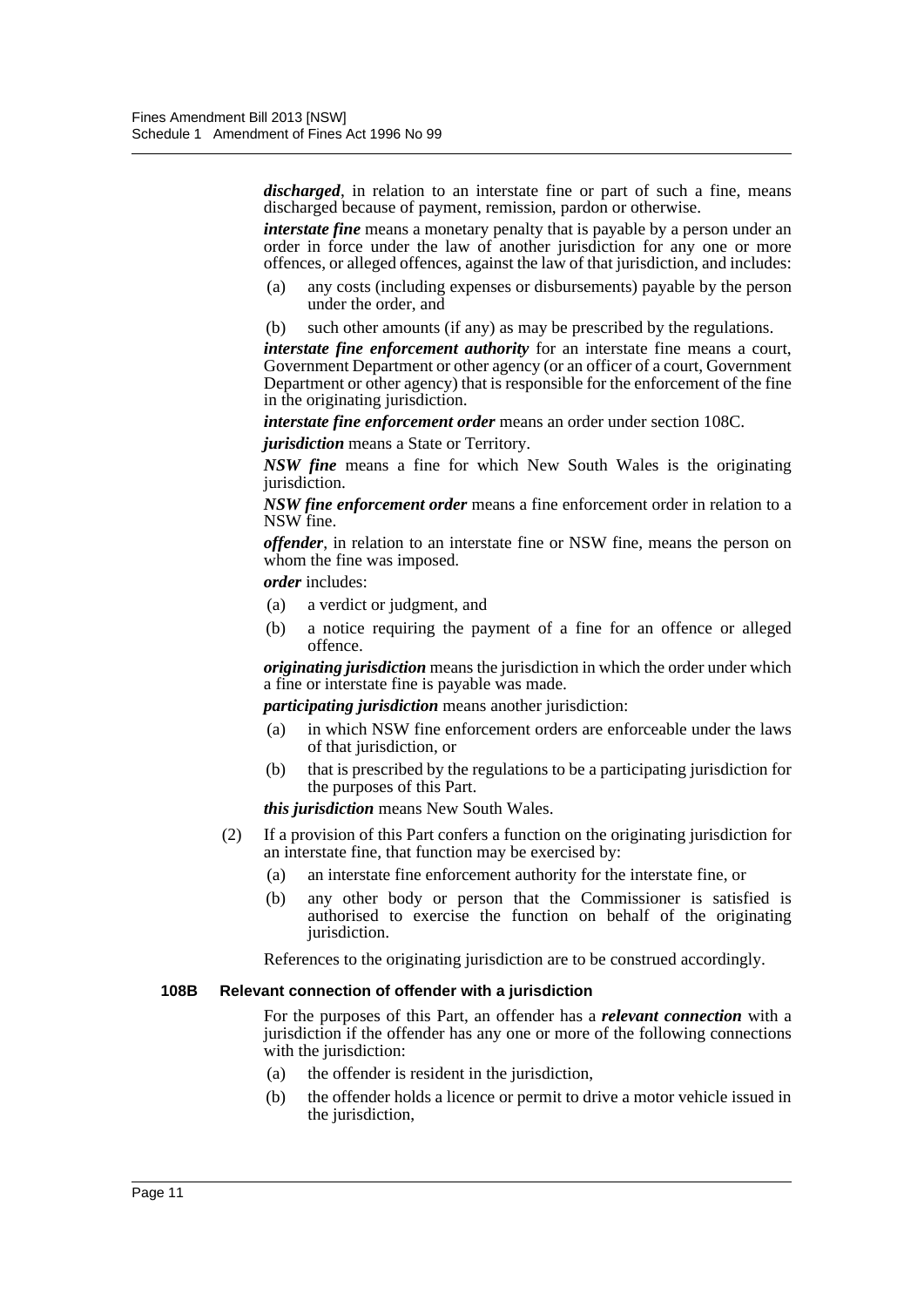- (c) the offender has debts due and accruing in the jurisdiction in respect of which a garnishee order could be made,
- (d) the offender has a motor vehicle that is registered in the jurisdiction,
- (e) the offender has property that is located in the jurisdiction,
- (f) the offender has such other connection with the jurisdiction as may be prescribed by the regulations.

### **Division 2 Enforcement of interstate fines in NSW**

### **108C Power to make interstate fine enforcement orders**

- (1) The Commissioner may make an order (an *interstate fine enforcement order*) for the enforcement of an interstate fine in this jurisdiction.
- (2) An interstate fine enforcement order may be made in relation to an interstate fine only if:
	- (a) the originating jurisdiction for the interstate fine is a participating jurisdiction, and
	- (b) a request for the order has been duly made under this Part by the interstate fine enforcement authority for the interstate fine, and
	- (c) Part 7 of the *Service and Execution of Process Act 1992* of the Commonwealth does not apply to the fine.

**Note.** Part 7 of the *Service and Execution of Process Act 1992* of the Commonwealth permits certain interstate fines imposed by courts to be registered in New South Wales and enforced in the same way as NSW court imposed fines. Accordingly, court fine enforcement orders can be made in relation to registered fines under Division 3 of Part 2 (see section 14). This Part provides for the enforcement of interstate fines to which Part 7 of the Commonwealth Act does not apply, such as administrative fines.

- (3) A single order may be made for the enforcement of 2 or more interstate fines payable by a person.
- (4) An interstate fine enforcement order may be made in the absence of, and without prior notice to, the person liable to pay the interstate fine.
- (5) The Commissioner must not make an interstate fine enforcement order unless the originating jurisdiction for the fine, or a person or body acting on its behalf, is required (whether because of statutory duty, agreement or otherwise) to notify the Commissioner if the fine is partially or fully paid in the originating jurisdiction.

### **108D Effect of interstate fine enforcement order**

- (1) Part 4 (Fine enforcement action) applies to the enforcement of an interstate fine following the making of an interstate fine enforcement order in the same way as it applies to a NSW fine following the making of a NSW fine enforcement order.
- (2) For that purpose:
	- (a) a reference in that Part to a fine enforcement order includes a reference to an interstate fine enforcement order, and
	- (b) a reference in that Part to a fine includes a reference to an interstate fine and the enforcement costs payable under the interstate fine enforcement order.
- (3) Part 8 applies to an interstate fine the subject of an interstate fine enforcement order or a request for an interstate fine enforcement order as if:
	- (a) a reference to a fine included a reference to the interstate fine, and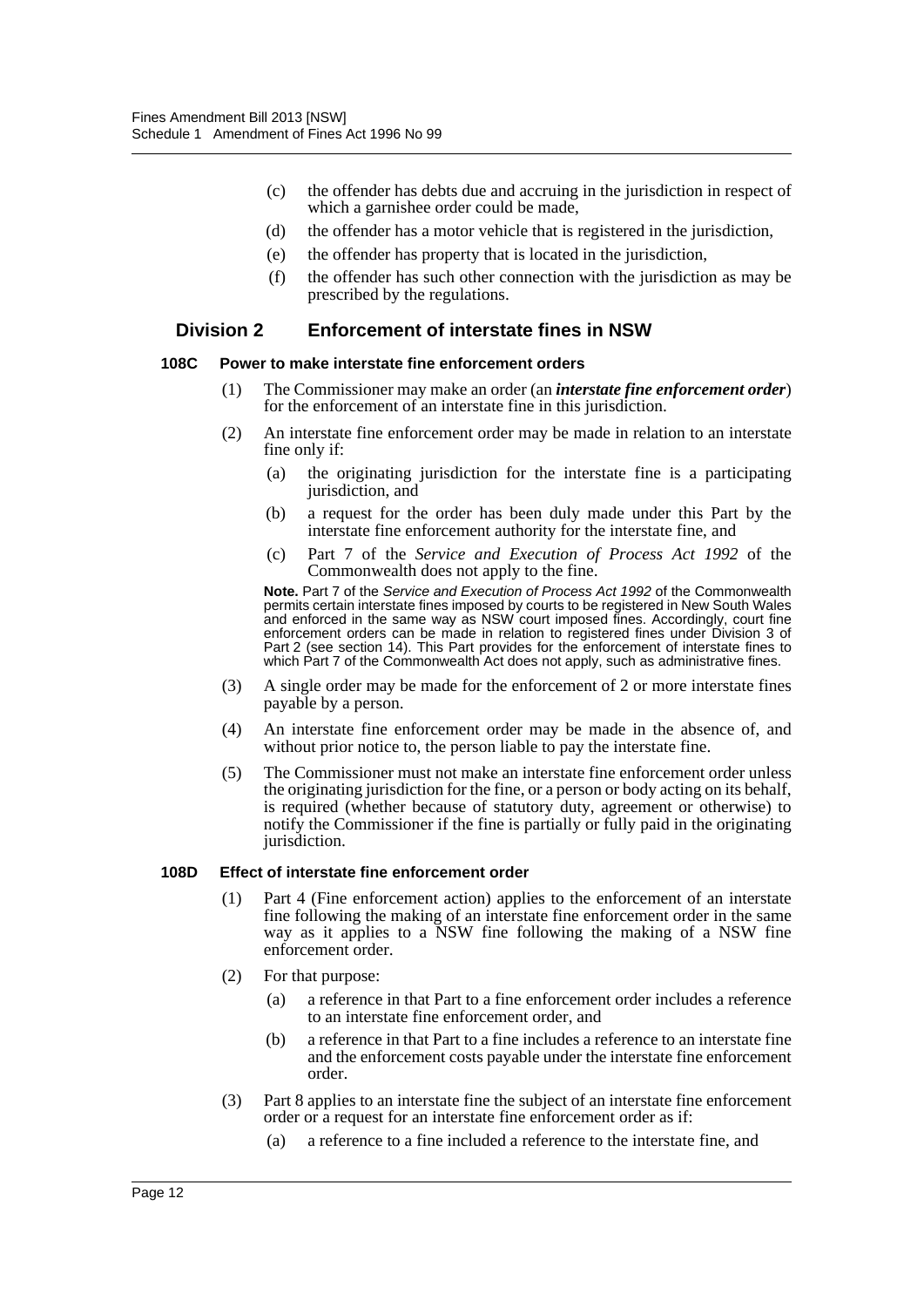- (b) a reference to a fine defaulter included a reference to the offender in relation to the interstate fine, and
- (c) a reference to a fine enforcement order included a reference to an interstate fine enforcement order.
- (4) Parts 4 and 8 apply with any other modifications provided for by this Part or the regulations.

### **108E Request for interstate fine enforcement order**

- (1) The originating jurisdiction for an interstate fine may request the Commissioner to make an interstate fine enforcement order in relation to the fine if:
	- (a) the liability of the offender to pay the fine has not been fully discharged, and
	- (b) there is reason to believe that the offender has a relevant connection with this jurisdiction.
- (2) The request must:
	- (a) be made in writing, and
	- (b) include all information required by the Commissioner to make an interstate fine enforcement order.
- (3) A request for the making of an interstate fine enforcement order may be made by post, facsimile or other electronic transmission, or by any other method approved by the Commissioner.
- (4) A single request may be made for more than one interstate fine, in which case this section applies to each of the fines to which that request relates.
- (5) A request may not be made under this section in relation to an interstate fine if:
	- (a) action to enforce the fine is being taken in another jurisdiction, or
	- (b) Part 7 of the *Service and Execution of Process Act 1992* of the Commonwealth applies to the fine.

### **108F Form of interstate fine enforcement order**

An interstate fine enforcement order must specify the following matters:

- (a) the offender's name, address and date of birth (if known),
- (b) a description of the offence, or alleged offence, in respect of which each fine to which the order applies was imposed,
- (c) the originating jurisdiction and the name of the interstate fine enforcement authority that requested the making of the order,
- (d) the date on which the fine was imposed,
- (e) the amount required to be paid, being the amount of the fine that remains to be paid, together with specified enforcement costs payable in this jurisdiction.

### **108G Amendment or withdrawal of request for interstate fine enforcement order**

- (1) The originating jurisdiction for an interstate fine may, at any time, by notice in writing to the Commissioner, request the Commissioner to amend or withdraw an interstate fine enforcement order for the interstate fine.
- (2) The request may be given by post, facsimile or other electronic transmission, or by any other method approved by the Commissioner.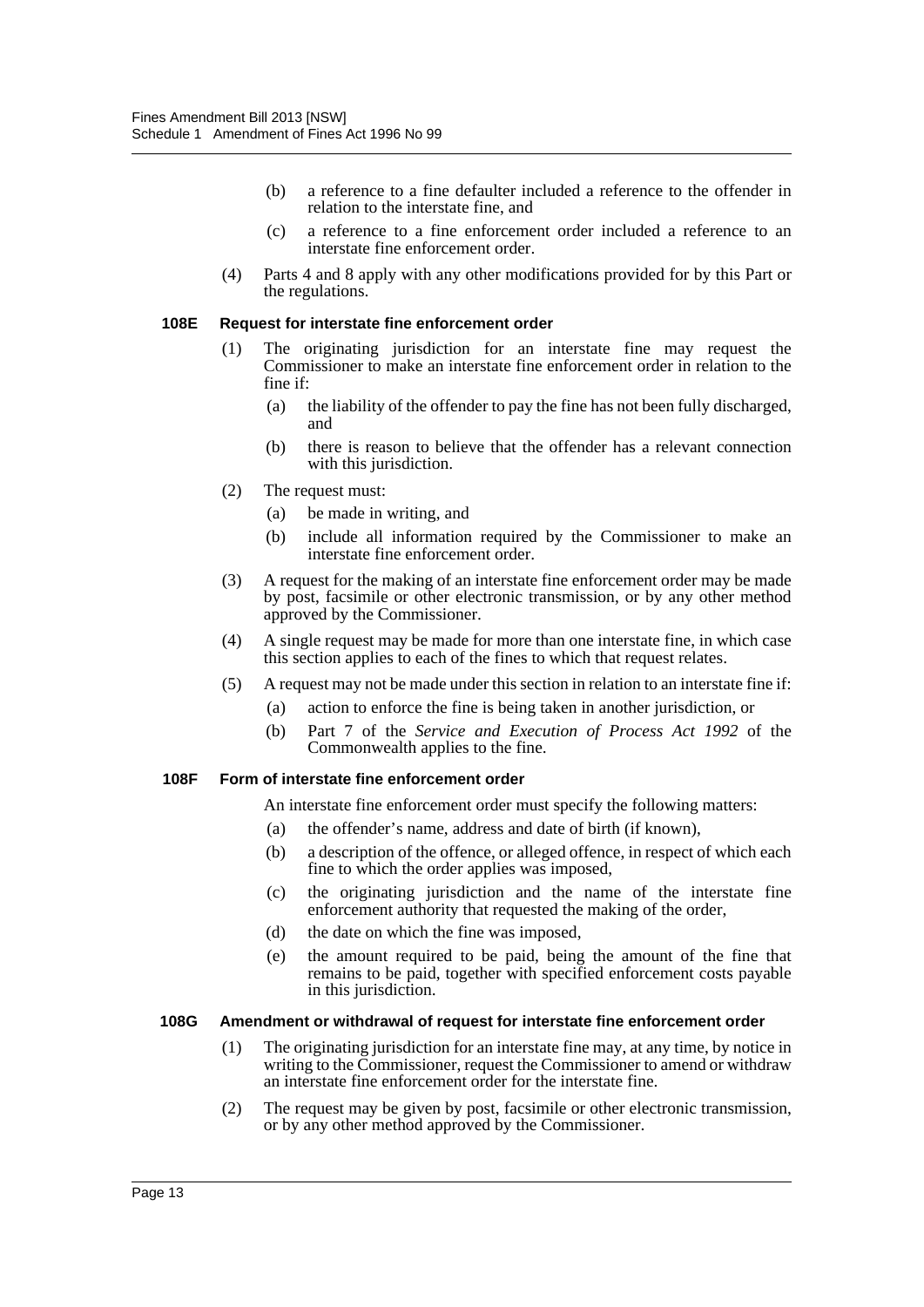- (3) The request must include all information required by the Commissioner to amend or withdraw the order.
- (4) A request may be made whether or not the interstate fine has been paid.
- (5) A notice given to the Commissioner by the originating jurisdiction for an interstate fine to the effect that a fine has been partially or fully paid in the originating jurisdiction is taken:
	- (a) to be a request for amendment of any interstate fine enforcement order that applies to the fine (if the fine has been partially paid), or
	- (b) to be a request for the withdrawal of an interstate fine enforcement order that applies to the fine or, if the order relates to more than one fine, for the partial withdrawal of the order as it relates to that particular fine (if the fine has been fully paid).

### **108H Amendment or withdrawal of interstate fine enforcement orders**

- (1) The Commissioner may (and, if requested by the originating jurisdiction for the interstate fine, must) amend an interstate fine enforcement order:
	- (a) to reduce the amount that is payable under the order to recognise payments made in the originating jurisdiction to partially discharge the fine, or
	- (b) to otherwise correct an error.
- (2) The Commissioner may withdraw an interstate fine enforcement order if satisfied that:
	- (a) the liability of the offender to pay an interstate fine to which the order applies has been fully discharged (otherwise than by payment to the Commissioner), or
	- (b) the person named in the order is not the same person as the person in respect of whom a fine to which the order applies was imposed, or
	- (c) the order was otherwise made in error.
- (3) An interstate fine enforcement order may be completely withdrawn or partially withdrawn to the extent that it applies to a particular fine.
- (4) An interstate fine enforcement order must be withdrawn, or partially withdrawn, in accordance with any request for withdrawal made by the originating jurisdiction for the interstate fine.
- (5) The Commissioner is to provide written confirmation to the originating jurisdiction that an interstate fine enforcement order has been withdrawn or amended in accordance with a request duly made by that jurisdiction.

### **108I Effect of amendment or withdrawal of interstate fine enforcement orders**

- (1) If an interstate fine enforcement order is amended:
	- (a) the order continues to have effect in its amended form, and
	- (b) any enforcement action already taken is to be reversed, unless the same enforcement action is authorised under the order (as amended), a NSW fine enforcement order or another interstate fine enforcement order, and
	- (c) any amount that has already been paid under the order is taken to have been paid under the order (as amended), and
	- (d) any excess amount paid is repayable to the person by whom it was paid.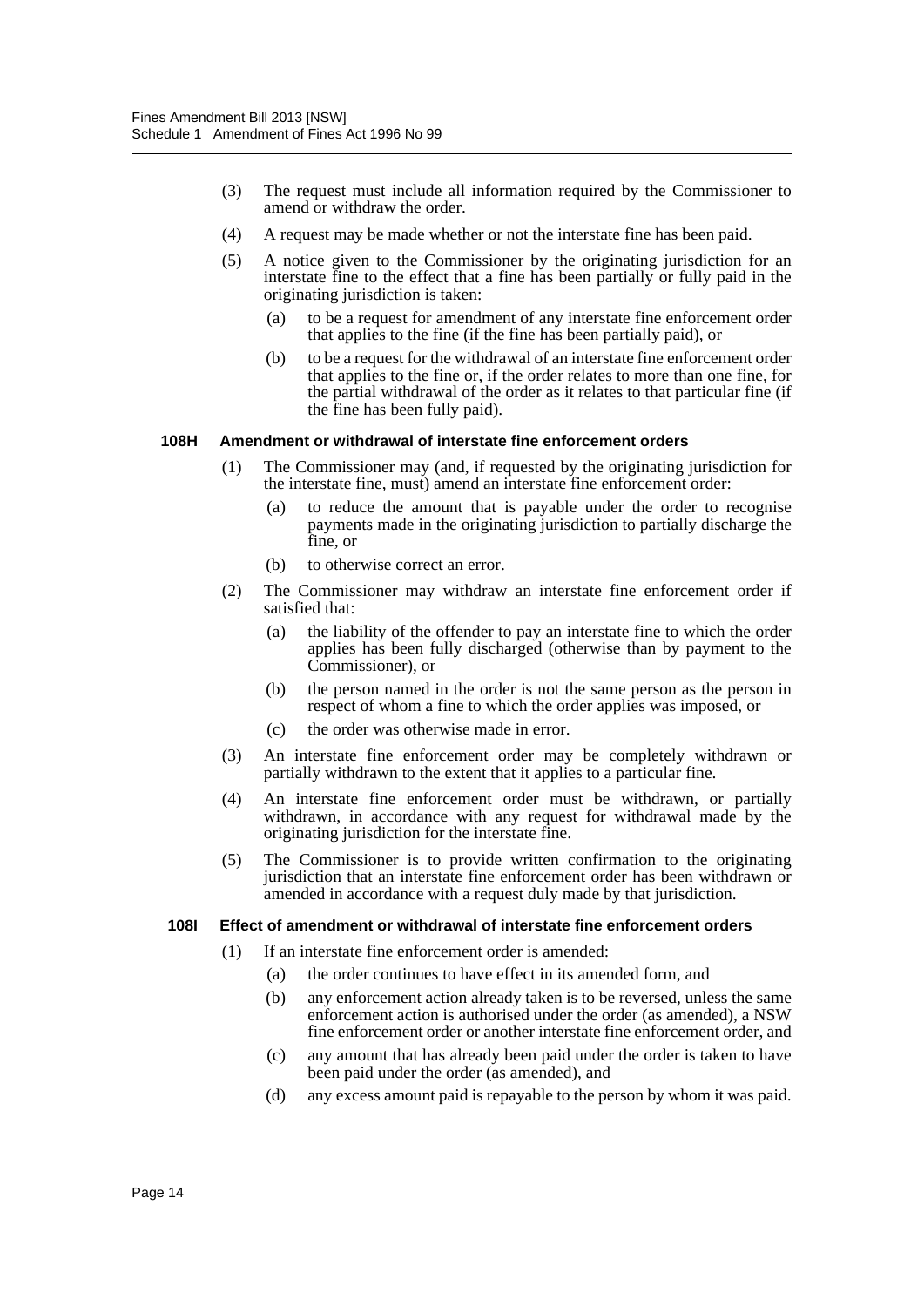- (2) If an interstate fine enforcement order is withdrawn completely:
	- (a) the order then ceases to have effect, and
	- (b) any enforcement action already taken is to be reversed, unless the same enforcement action is authorised under a NSW fine enforcement order or another interstate fine enforcement order, and
	- (c) enforcement costs are not payable under the order, and
	- (d) any excess amount paid is repayable to the person by whom it was paid.
- (3) If an interstate fine enforcement order is partially withdrawn to the extent that it applies to a particular fine:
	- (a) the order continues to have effect in respect of the remaining interstate fines to which it applies, and
	- (b) any excess amount paid is repayable to the person by whom it was paid.
- (4) The withdrawal of an interstate fine enforcement order does not prevent the making of a further order in respect of the interstate fine.
- (5) In this section, an *excess amount paid* is any amount paid in excess of the total of the following:
	- (a) the enforcement costs (if any) payable under the interstate fine enforcement order,
	- (b) the amounts payable under any NSW fine enforcement orders in force in relation to the offender.
	- (c) if the interstate fine enforcement order is amended or partially withdrawn, the amount payable under the order as in force after its amendment or partial withdrawal.

### **108J Enforcement costs payable under interstate fine enforcement orders**

- (1) The following enforcement costs are payable under an interstate fine enforcement order:
	- (a) any amounts prescribed by the regulations as enforcement costs for interstate fine enforcement orders,
	- (b) the costs and expenses referred to in section 76A (Sheriff's additional costs of taking enforcement action under this Division).
- (2) The following applies to any such enforcement costs:
	- (a) an amount may be prescribed as the enforcement costs payable to the Commissioner on the making of the order,
	- (b) an amount may be prescribed as the enforcement costs payable to Roads and Maritime Services if any enforcement action is taken by Roads and Maritime Services under Division 3 of Part 4 before payment is made under the order,
	- (c) an amount may be prescribed as the enforcement costs payable into the Consolidated Fund if any enforcement action is taken by the Sheriff or other official under Division 4 of Part 4 before payment is made under the order.

### **108K Application of amounts recovered**

- (1) Any amount recovered as a consequence of the making of an interstate fine enforcement order is to be applied as follows:
	- (a) firstly, towards enforcement costs payable under the interstate fine enforcement order,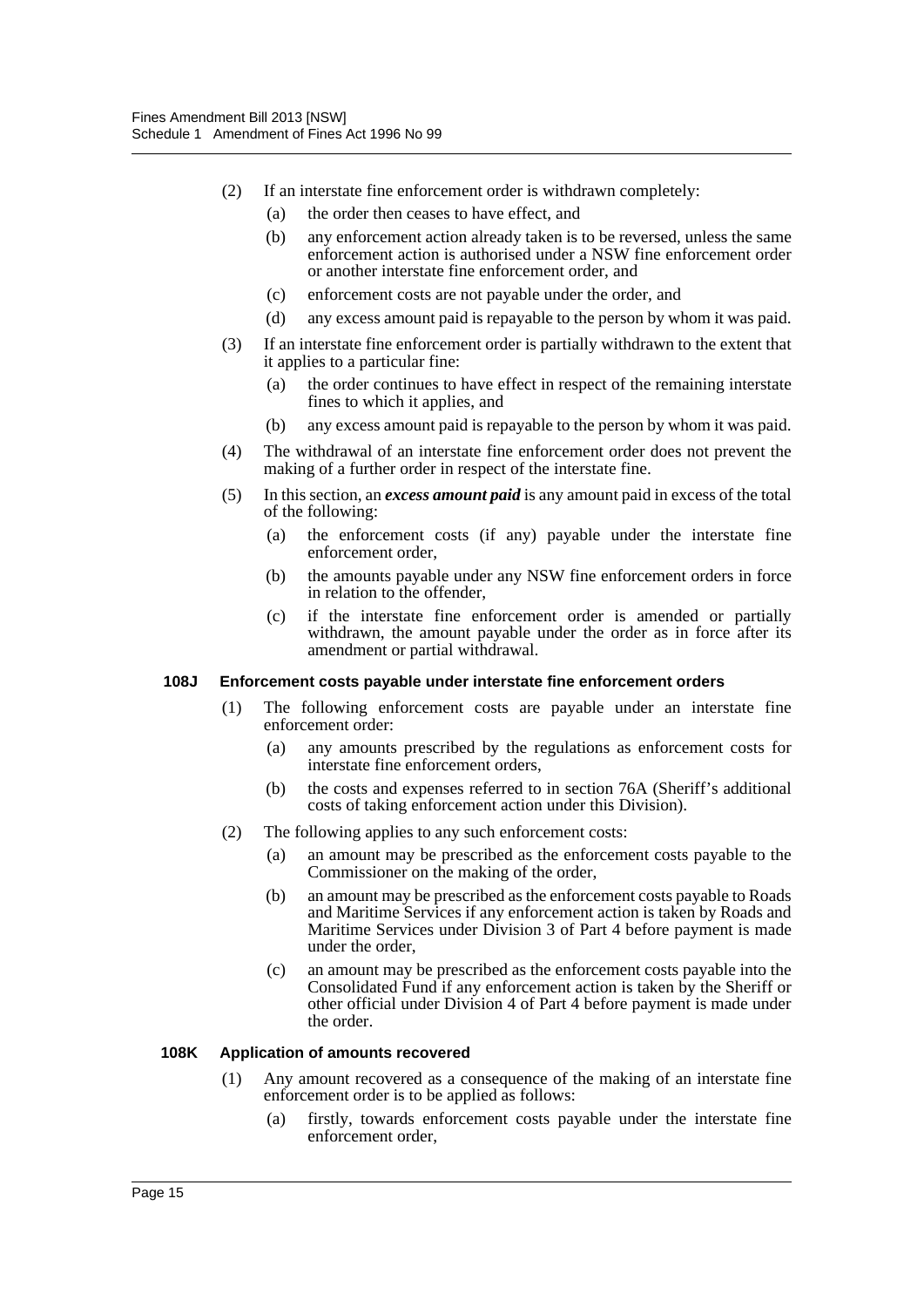- (b) secondly, towards the amount payable under any NSW fine enforcement orders in force in relation to the offender,
- (c) thirdly, towards the amount payable under the interstate fine to which the interstate fine enforcement order applies.
- (2) The Commissioner and an interstate fine enforcement authority for an interstate fine to which an interstate fine enforcement order applies may enter into arrangements for the payment to the authority or its nominee of any amounts that are payable under this section towards the interstate fine.
- (3) Section 121 (Fines payable into Consolidated Fund) does not apply in relation to any amount payable under this section towards the interstate fine.

### **108L Modifications to application of Part 4**

Part 4 applies in relation to an interstate fine subject to the following modifications:

- (a) Division 6 (Imprisonment) of that Part does not apply in relation to an interstate fine,
- (b) section 69 applies in relation to an interstate fine enforcement order as if a reference to an appeal against conviction or sentence included a reference to an appeal against, or an application for the review of, the interstate fine under the law of the originating jurisdiction,
- (c) the amount of costs and expenses payable as enforcement costs in this jurisdiction under section 76A is to be reduced by any amount prescribed under section 108J (2) (c) as payable to the Consolidated Fund,
- (d) section 101 is to be read as if a reference to the writing off of a fine were limited to the writing off of the enforcement costs for the issue of an interstate fine enforcement order,
- (e) section 101B (1) (c) is to be read as if it were limited to the writing off, or the failure to write off, the whole or part of, the enforcement costs for the issue of an interstate fine enforcement order.

### **Division 3 Enforcement of NSW fine enforcement orders in participating jurisdictions**

### **108M Commissioner may request enforcement of NSW fine enforcement order**

- (1) The Commissioner is authorised:
	- (a) to make a request in accordance with the law of a participating jurisdiction for the enforcement in that jurisdiction of a NSW fine enforcement order, and
	- (b) to request the amendment or withdrawal of enforcement action in that jurisdiction in accordance with the law of the participating jurisdiction, and
	- (c) to exercise the functions of a fine enforcement officer under Part 7 of the *Service and Execution of Process Act 1992* of the Commonwealth.
- (2) The Commissioner may make a request for the enforcement of a NSW fine enforcement order in a participating jurisdiction only if:
	- (a) the liability of the offender to pay the NSW fine to which the NSW fine enforcement order applies has not been fully discharged, and
	- (b) the Commissioner is satisfied that enforcement action under this Act has not been successful or is likely to be unsuccessful, and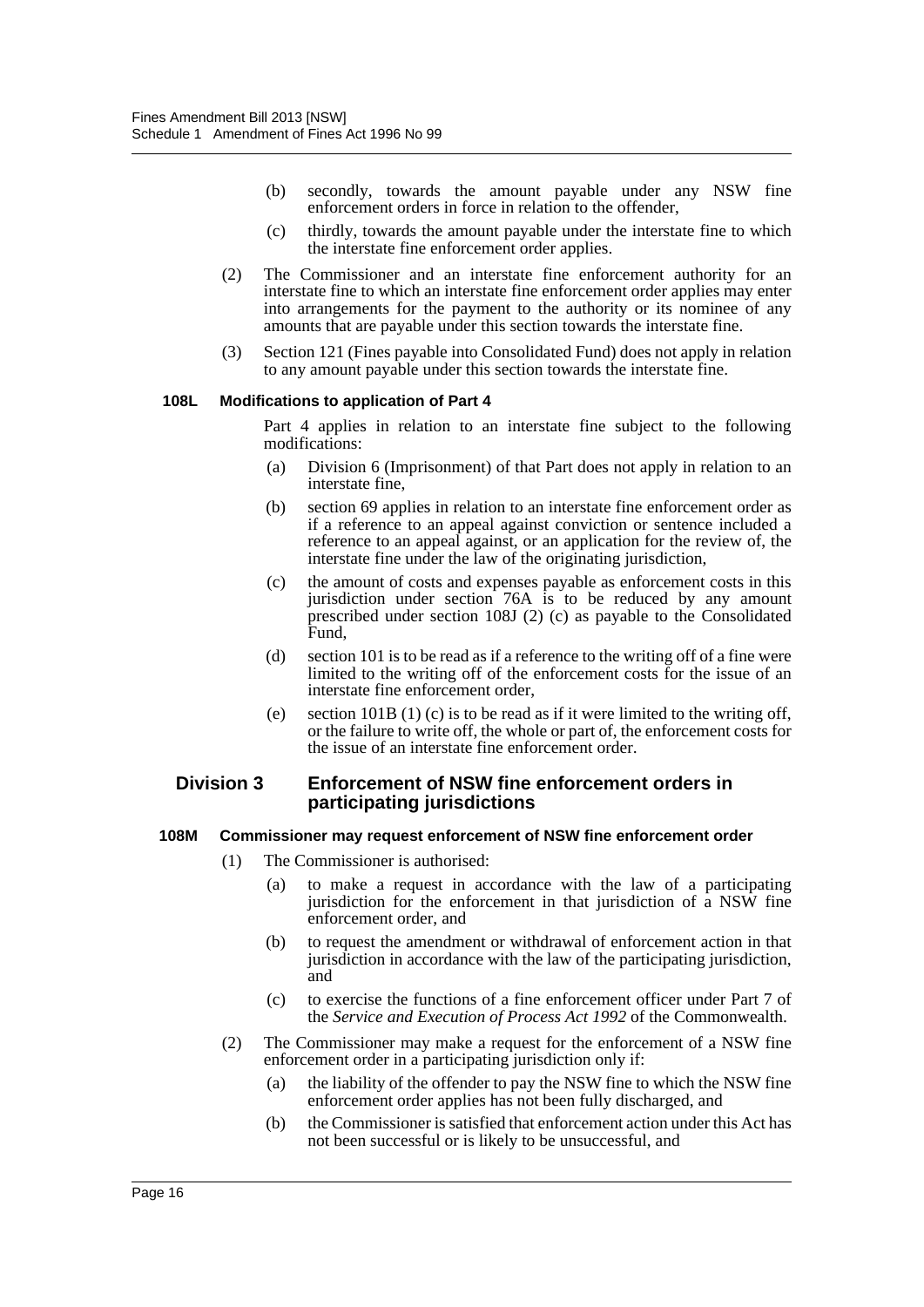- (c) there is reason to believe that the offender has a relevant connection with the participating jurisdiction, and
- (d) no other enforcement action is being taken in relation to the order in any other participating jurisdiction.
- (3) Subsection (2) does not affect any additional requirements that apply to a request for registration of a fine under Part 7 of the *Service and Execution of Process Act 1992* of the Commonwealth.
- (4) The Commissioner may enter into arrangements with a participating jurisdiction for the payment to the Commissioner or the Commissioner's nominee of any amounts that are recovered in that jurisdiction in the enforcement of a NSW fine enforcement order.
- (5) Any amount recovered as a consequence of the enforcement in another jurisdiction of a NSW fine enforcement order (other than for enforcement costs) is to be dealt with as if the amount was paid on the imposition of the NSW fine.
- (6) For the purposes of this section, a request for registration of a NSW fine in another jurisdiction under Part 7 of the *Service and Execution of Process Act 1992* of the Commonwealth is taken to be a request for enforcement of a NSW fine enforcement order.

#### **108N Enforcement action in this jurisdiction prohibited during interstate enforcement action**

- (1) The Commissioner is not to take any further action under this Act in relation to the enforcement of a NSW fine enforcement order in this jurisdiction if the Commissioner has requested enforcement action in a participating jurisdiction or the fine has been registered in another jurisdiction under Part 7 of the *Service and Execution of Process Act 1992* of the Commonwealth.
- (2) However, the Commissioner may take further action in relation to the enforcement of the NSW fine enforcement order:
	- (a) if the NSW fine ceases to be a registered fine under Part 7 of the *Service and Execution of Process Act 1992* of the Commonwealth (in the case of enforcement action authorised in a participating jurisdiction because the fine was a registered fine under Part 7 of that Act), or
	- (b) if the participating jurisdiction, or a person or body acting on its behalf, provides written notice to the Commissioner that the participating jurisdiction has ceased enforcement action in that jurisdiction in relation to the order (in any other case).
- (3) This section has effect despite anything to the contrary in this Act.

### **108O Notification of payments made in this jurisdiction**

The Commissioner must notify a participating jurisdiction of any payment made in this jurisdiction in relation to a NSW fine:

- (a) after the Commissioner requests enforcement action in relation to the fine in the participating jurisdiction, or
- (b) after the fine is registered in that jurisdiction under Part 7 of the *Service and Execution of Process Act 1992* of the Commonwealth.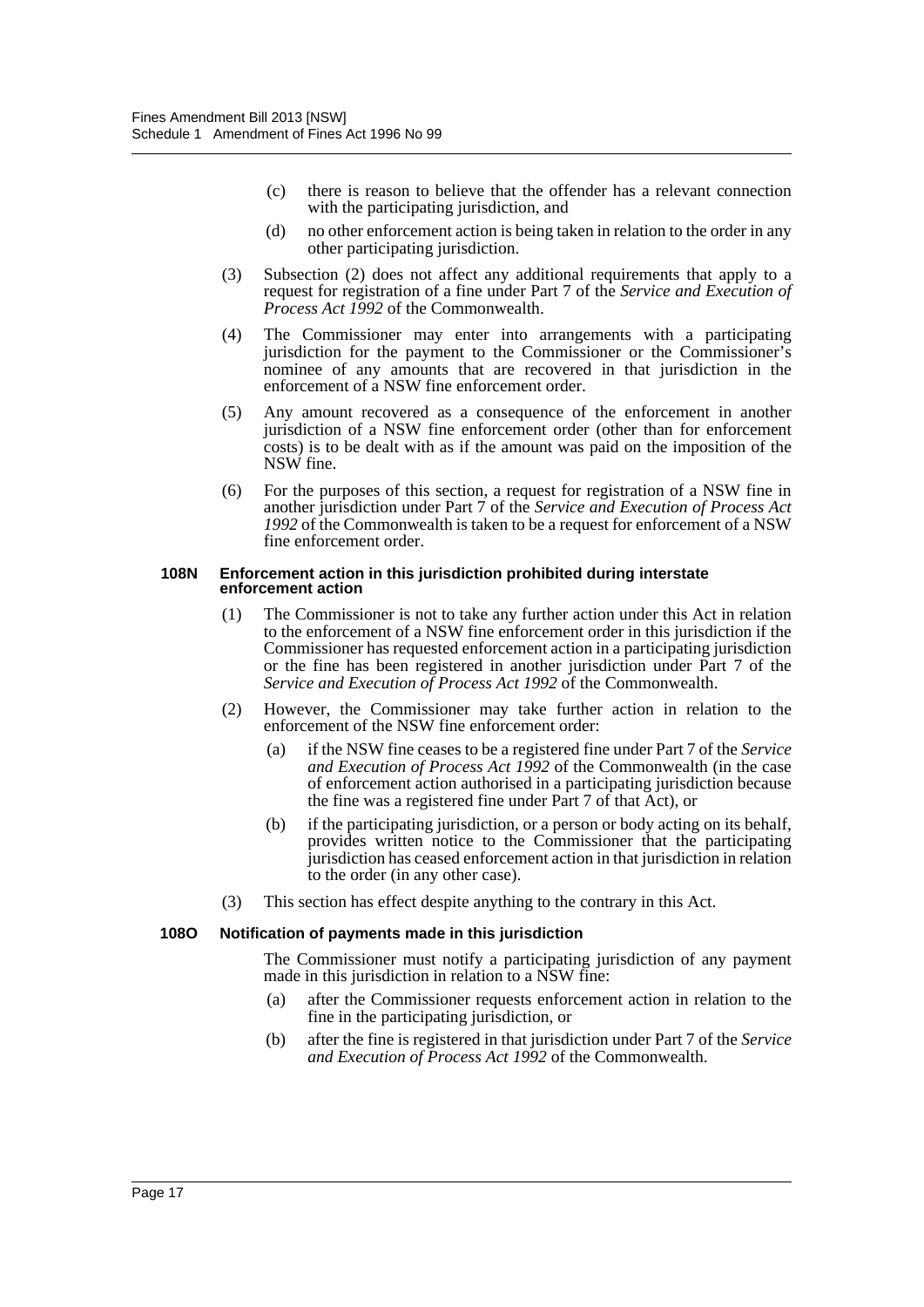## **Division 4 Miscellaneous**

### **108P Relationship with Part 5**

The provisions of this Part are in addition to, and do not derogate from, the provisions of Part 5.

### **[44] Part 8, heading**

Omit the heading. Insert instead:

# **Part 8 Administration**

### **[45] Sections 113–116C**

Omit sections 113–116A. Insert instead:

### **113 Commissioner of Fines Administration**

- (1) There is to be a Commissioner of Fines Administration.
- (2) The Commissioner is to be employed in the Public Service.
- (3) In any Act, or any instrument made under an Act, a reference to the Commissioner of Fines Administration is a reference to the person employed in the Public Service to exercise the functions of the Commissioner.

### **114 Functions of Commissioner**

- (1) The Commissioner has the functions conferred or imposed on the Commissioner by or under this or any other Act.
- (2) The Commissioner:
	- (a) may enter into arrangements with persons who issue penalty notices, or on whose behalf penalty notices are issued, for or with respect to such penalty notices, including but not limited to:
		- (i) amending such penalty notices to correct minor errors, and
		- (ii) reviewing or withdrawing such penalty notices, and
		- (iii) refunding amounts paid under such penalty notices, and
		- (iv) the receipt, recovery and collection of amounts payable under such penalty notices, and
	- (b) may receive, recover and collect, and may otherwise deal with, those amounts in accordance with those arrangements, and
	- (c) may do all such things as may be necessary or convenient for the exercise of the functions referred to in paragraphs (a) and (b), including:
		- (i) the issuing of court attendance notices, and
		- (ii) the demanding and recovering of fees and charges with respect to the provision of services.
- (3) The Commissioner has the function of administering the following:
	- (a) the making of fine enforcement orders,
	- (b) the taking of enforcement action against fine defaulters under this Act,
	- (c) the write off policy for outstanding fines,
	- (d) the receipt and collection of fines.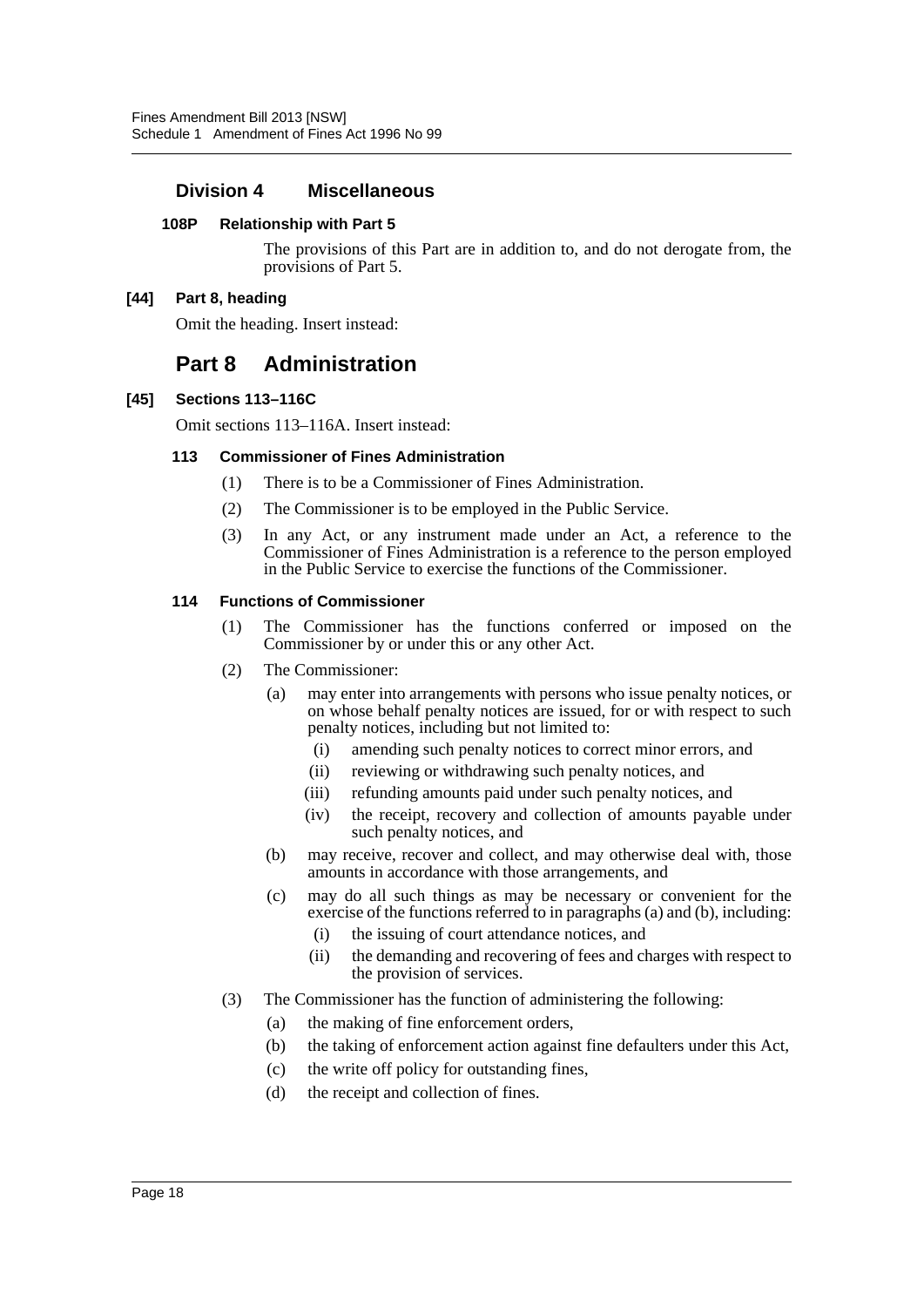### **115 Use of name "State Debt Recovery"**

- (1) The Commissioner may, in the exercise of functions under this Act, use the name "State Debt Recovery".
- (2) Legal proceedings may be taken by or against the Commissioner in the name "State Debt Recovery".
- (3) The Commissioner may authorise the use of the name "State Debt Recovery" for any other purpose.
- (4) A person must not take proceedings or carry on any other activity under the name "State Debt Recovery" unless authorised to do so by or under this Act. Maximum penalty: 10 penalty units.
- (5) A person who takes proceedings in the name of "State Debt Recovery" is taken to be authorised to take those proceedings, in the absence of evidence to the contrary.
- (6) This section does not prevent proceedings from being taken by or against the Commissioner under the Commissioner's title.

### **116 Employees**

- (1) Persons may be employed in the Public Service to assist the Commissioner in the exercise of his or her functions.
- (2) The Commissioner may engage consultants or contractors to assist the Commissioner in the exercise of his or her functions.

### **116A Delegation**

- (1) The Commissioner may delegate to any person employed in the Public Service any function of the Commissioner under this Act, other than this power of delegation.
- (2) The Commissioner may delegate to any person any of the following functions of the Commissioner:
	- (a) the function of serving notice of an order under section 59,
	- (b) the function of notifying a fine defaulter of enforcement action under section 66,
	- (c) the function of serving (but not issuing) an order for examination.

### **116B Exercise of enforcement functions**

- (1) An enforcement function may be exercised by the Commissioner or by any person employed in the Public Service who is authorised by the Commissioner to exercise that function.
- (2) A person authorised to exercise enforcement functions is an *authorised officer* for the purposes of this Act.
- (3) The Commissioner and any authorised officers have, in the exercise of enforcement functions, the same protection and immunities as officers of a court.
- (4) In this section, *enforcement function* means a function of the Commissioner of making or issuing an order or warrant under this Act.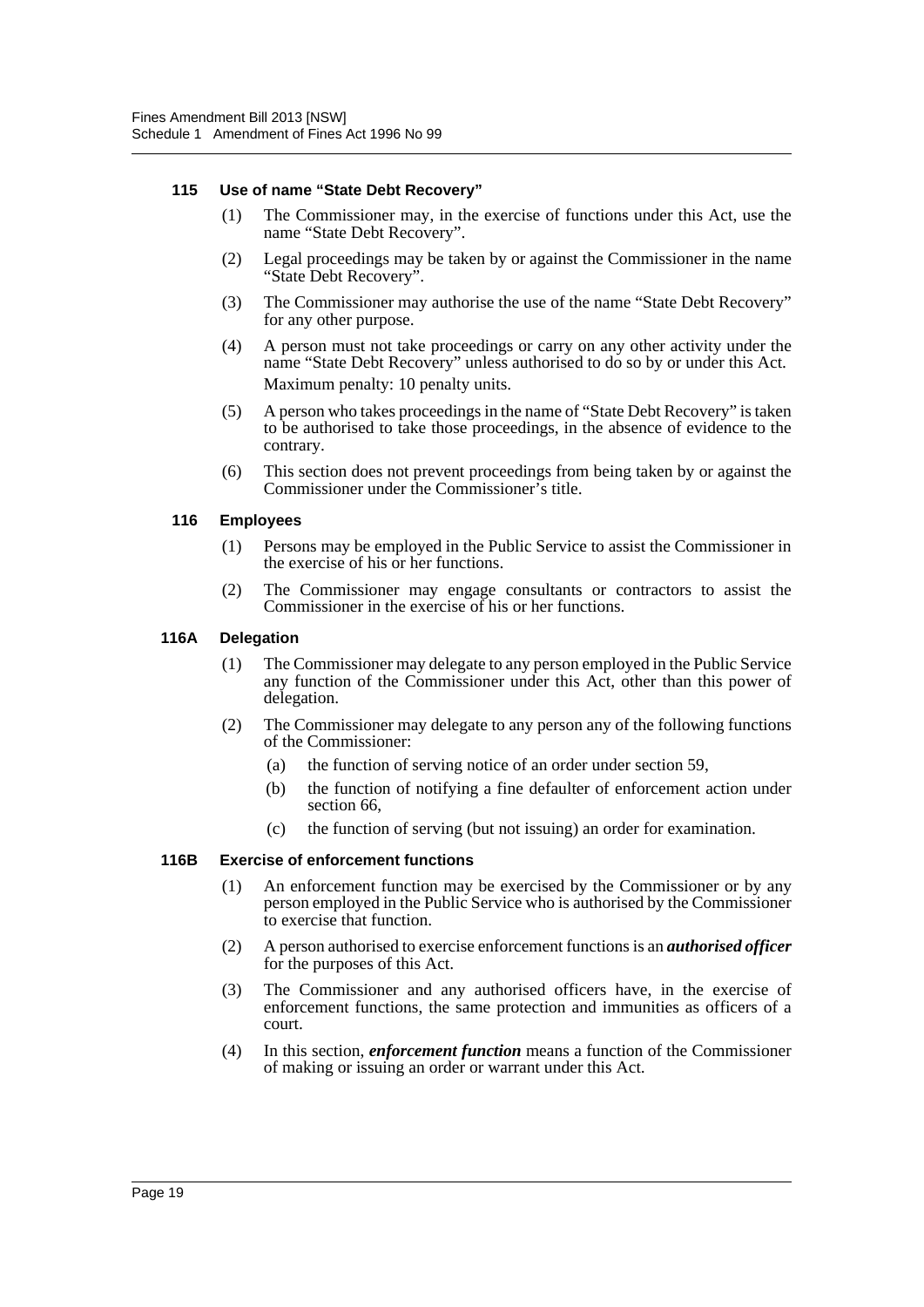### **116C Personal liability**

- (1) A matter or thing done or omitted by the Commissioner, an authorised officer or any other person engaged in the administration of this Act does not, if the matter or thing was done or omitted in good faith for the purpose of executing this Act, subject the Commissioner, authorised officer or other person so acting personally to any action, liability, claim or demand.
- (2) Any liability that would, but for subsection (1), attach to a person, attaches instead to the State.

### **[46] Section 117A Disclosure of information by Commissioner**

Omit "The State Debt Recovery Office, the Director of the Office, a member of the staff of the Office" from section 117A (1).

Insert instead "The Commissioner,".

### **[47] Section 117A (1) (c) (iv) and (v)**

Insert after section 117A (1) (c) (iii):

- (iv) to an officer or agency of a participating jurisdiction (within the meaning of Part 5A) in connection with a request for the enforcement of, or the enforcement of, a fine enforcement order in that jurisdiction, or
- (v) to an interstate fine enforcement authority (within the meaning of Part 5A), or other officer or agency of an originating jurisdiction for an interstate fine (within the meaning of that Part), in connection with a request for an interstate fine enforcement order, or

# **[48] Section 118 Registration of fine enforcement orders**

Omit "by it".

### **[49] Section 120 Guidelines on exercise of functions under this Act**

Insert after section 120 (4):

(5) In this section, *fine enforcement order* includes an interstate fine enforcement order (within the meaning of Part 5A) and *fine* includes an interstate fine the subject of such an order.

# **[50] Section 122B Payment of penalty notice amounts received on behalf of others**

Omit "114 (1A)" from section 122B (1). Insert instead "114 (2)".

### **[51] Section 122B (2)**

Omit "the Office's". Insert instead "the Commissioner's".

### **[52] Section 122C**

Insert after section 122B:

### **122C Reallocation of overpayments**

(1) The Commissioner may reallocate any overpayment made by a person under a fine enforcement order towards the payment of amounts payable under any other fine enforcement order that is in force in relation to the person (instead of refunding the overpayment).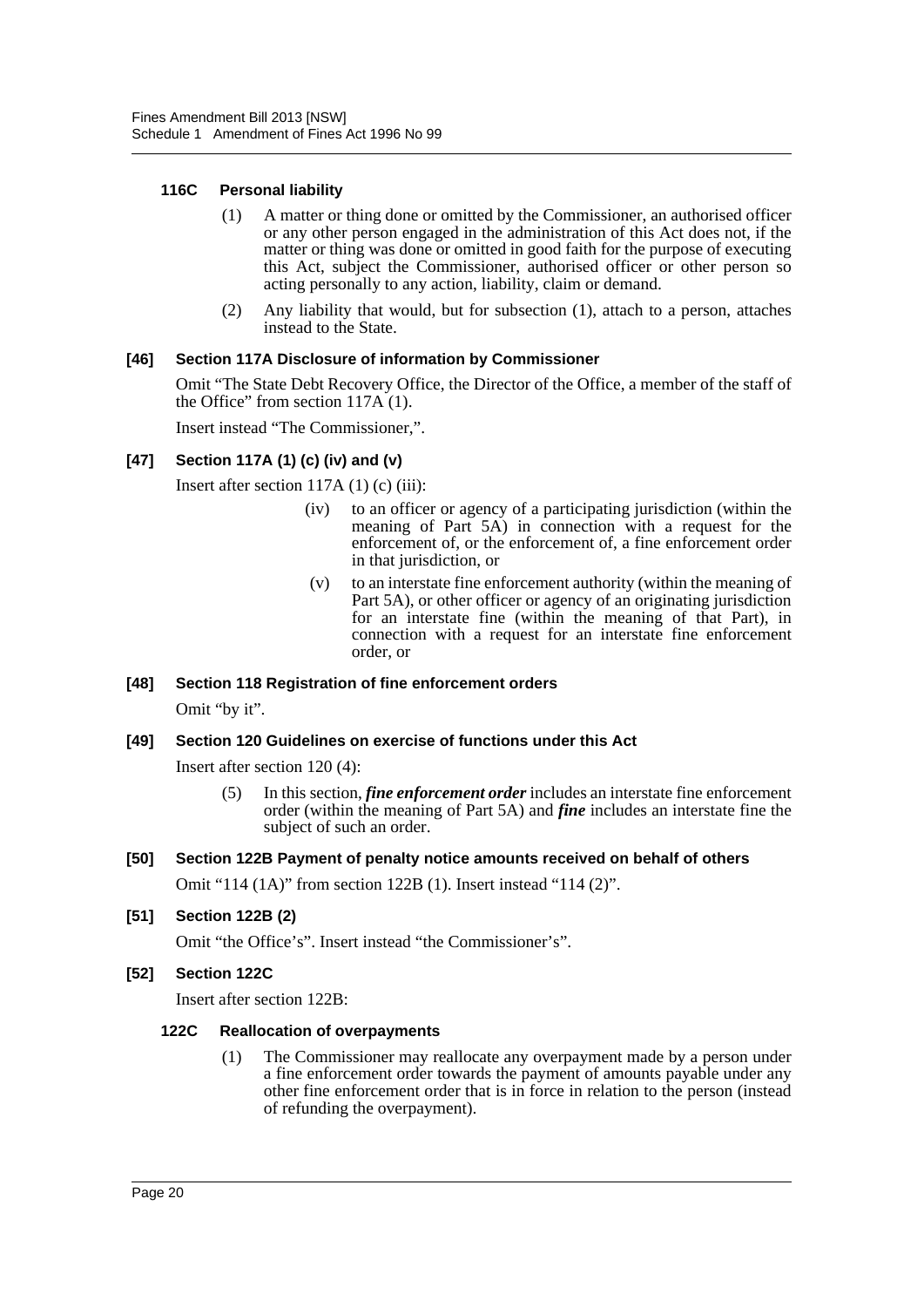- (2) The Commissioner must notify the person concerned of the reallocation and of the right to apply for a refund of an inadvertent overpayment.
- (3) A person who makes an inadvertent overpayment may apply to the Commissioner for a refund of that overpayment.
- (4) The Commissioner must, on application by a person who has made an inadvertent overpayment that has been reallocated, revoke the decision to reallocate and refund the overpayment.
- (5) A failure by the Commissioner to give notice as required by this section does not affect the validity of a reallocation.
- (6) In this section:

*fine enforcement order* includes an interstate fine enforcement order (within the meaning of Part 5A).

*inadvertent overpayment* means an overpayment made otherwise than as a result of the withdrawal or annulment of a fine enforcement order.

*overpayment* means any amount paid by a person under a fine enforcement order (including any amount paid towards enforcement costs) that, but for this section, would be repayable to the person (including because the fine enforcement order is withdrawn or annulled).

### **[53] Part 10**

Insert after Part 9:

# **Part 10 Trial for enforcement of restitution orders**

### **133 Definitions**

In this Part:

*confirmed* means:

- (a) confirmed by the Commissioner of Victims Rights or the Administrative Decisions Tribunal under section 63, 64 or 67 of the *Victims Rights and Support Act 2013*, or
- (b) confirmed by the Victims Compensation Tribunal under section 48 or 49 of the *Victims Support and Rehabilitation Act 1996* as in force before its repeal.

### *restitution order* means:

- (a) an order for restitution within the meaning of Part 5 of the *Victims Rights and Support Act 2013*, being an order that, but for this Part, would be enforceable under section  $\tilde{7}2$  of that Act, or
- (b) an order for restitution within the meaning of Division 8 of Part 2 of the *Victims Support and Rehabilitation Act 1996*, as in force before its repeal.

*trial* means the trial provided for by this Part.

*trial period* means the period starting from (and including) the date of commencement of the *Fines Amendment Act 2013* and ending at the beginning of:

- (a) the first anniversary of the date of commencement of the *Fines Amendment Act 2013*, or
- (b) if a later date for the end of the trial period is prescribed by the regulations, the date so prescribed.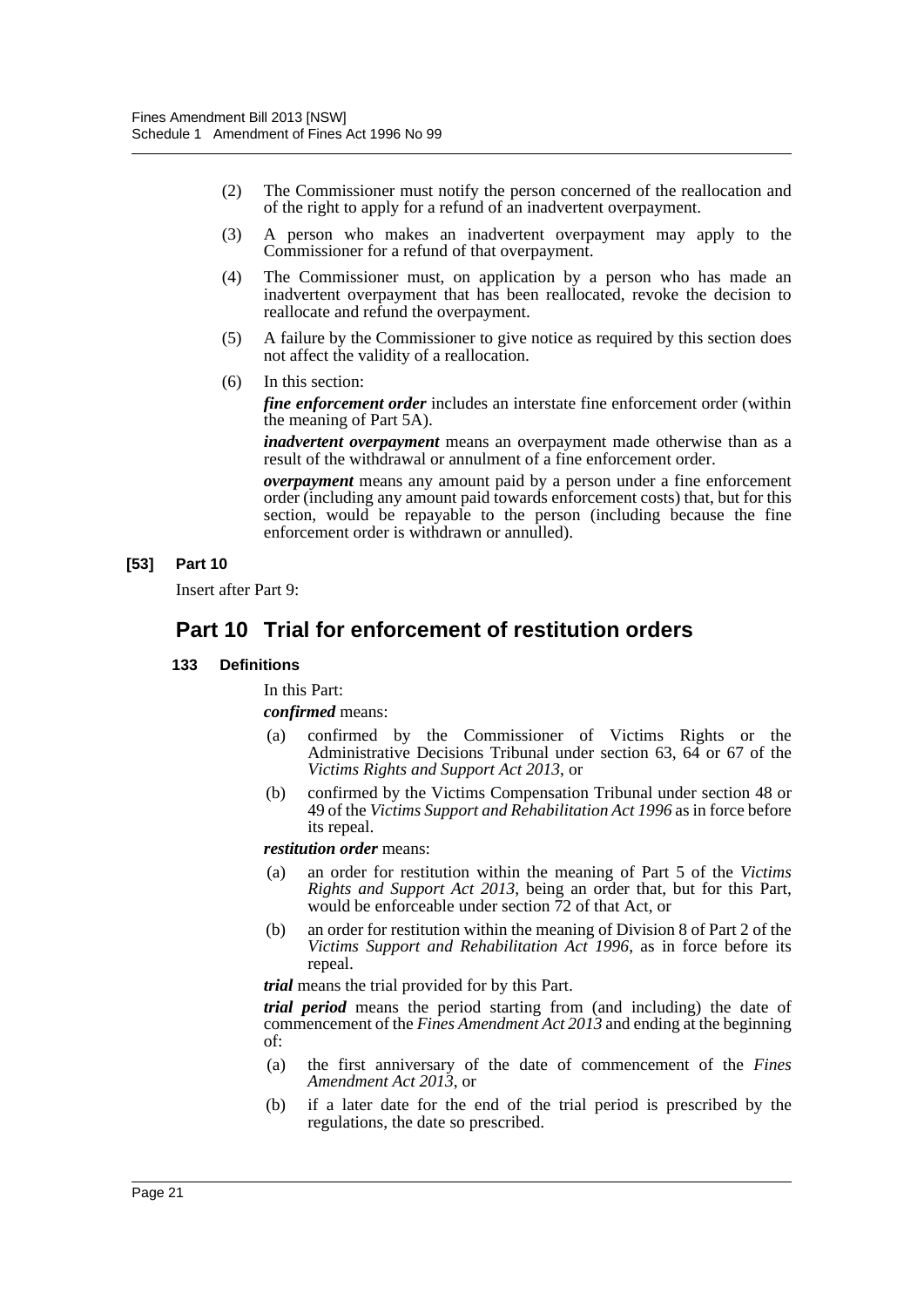### **134 Trial for enforcement of restitution orders**

- (1) There is to be a trial for the enforcement of restitution orders under this Act.
- (2) A restitution order may be enforced under the trial if:
	- (a) it is confirmed before or during the trial period, and
	- (b) the Commissioner of Fines Administration and the Commissioner of Victims Rights agree the order is to be enforced under the trial.
- (3) A restitution order becomes enforceable under the trial from the time it is referred by the Commissioner of Victims Rights to the Commissioner of Fines Administration, in accordance with that agreement, for enforcement under the trial.
- (4) The maximum number of restitution orders to be enforced under the trial is 1,000 or such greater number as is agreed from time to time between the Commissioner of Fines Administration and the Commissioner of Victims Rights.

### **135 Effect of trial**

- (1) This Act extends to the enforcement of any amount payable under a restitution order that is enforceable under the trial as if that amount were a fine.
- (2) For the purposes of the trial:
	- (a) an amount payable under a restitution order that is enforceable under the trial is taken to be a fine within the meaning of this Act, and
	- (b) the fine is taken to have been imposed by a court, and
	- (c) the fine is taken to be referred to the Commissioner of Fines Administration for the making of a court fine enforcement order when the order is referred by the Commissioner of Victims Rights to the Commissioner of Fines Administration for enforcement under the trial, and
	- (d) the functions of the registrar of the court under this Act, in relation to the fine, may be exercised by the Commissioner of Victims Rights.
- (3) Sections 10 and 11 of this Act do not apply to an amount payable under a restitution order.
- (4) A payment arrangement cannot be made in respect of an amount payable under a restitution order after a court fine enforcement order has been made in respect of the amount, unless the court fine enforcement order is withdrawn.
- (5) Ordinary enforcement action is not to be taken in respect of an amount payable under a restitution order after a court fine enforcement order has been made in respect of the amount, unless the court fine enforcement order is withdrawn.
- (6) Section 69 applies in relation to a court fine enforcement order made in connection with a restitution order as if a reference to an appeal against conviction or sentence were a reference to an appeal against the restitution order.
- (7) Division 6 (Imprisonment) of Part 4 does not apply in relation to a restitution order.
- (8) In this section:

*appeal* includes an application to the Administrative Decisions Tribunal for a review of the decision to confirm a restitution order.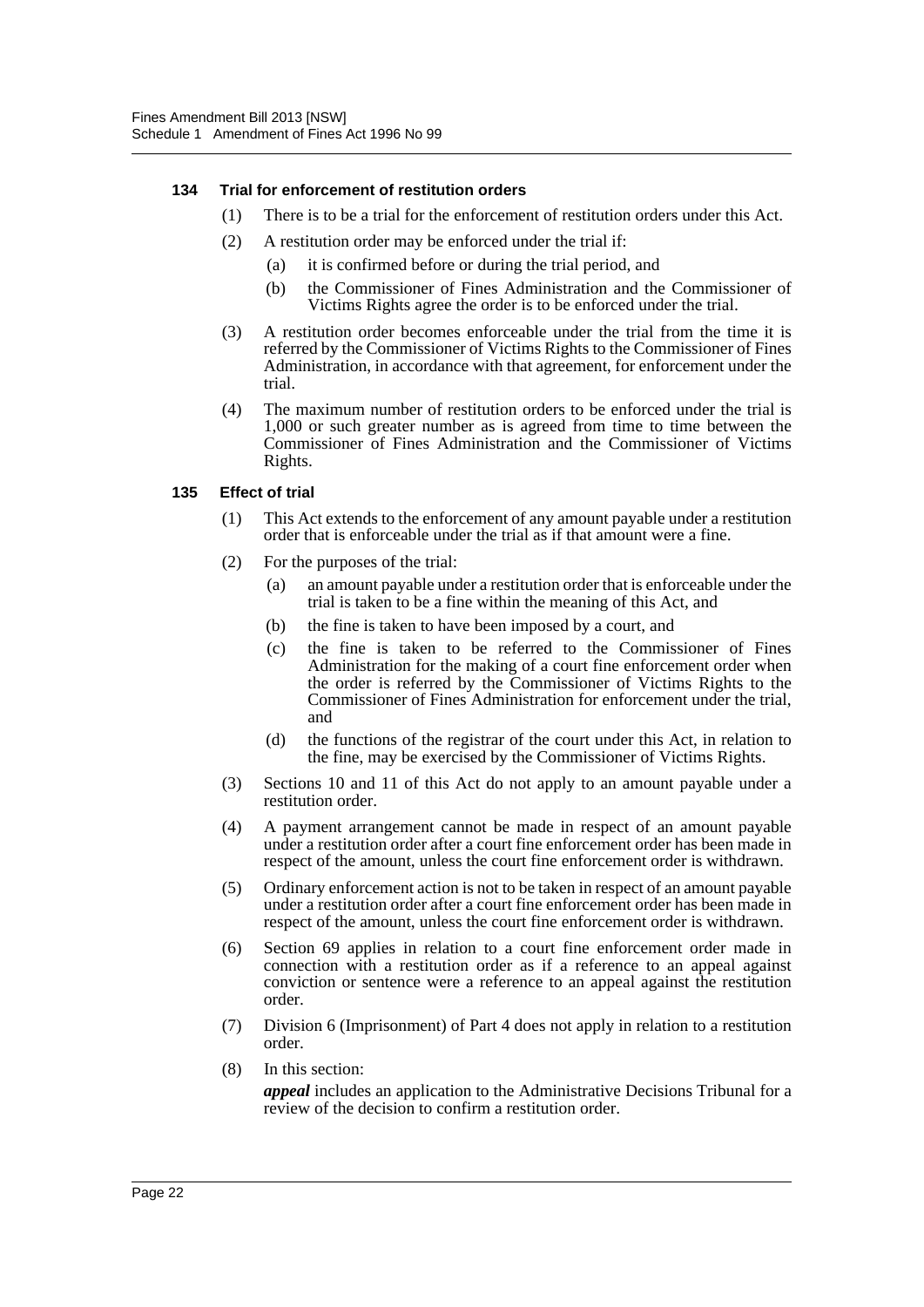*ordinary enforcement action* means any enforcement action under section 72, 73 or 76 of the *Victims Rights and Support Act 2013* or section 54 or 58A of the *Victims Support and Rehabilitation Act 1996* (as in force before its repeal).

*payment arrangement* means an arrangement under section 68 of the *Victims Rights and Support Act 2013* or section 50 of the *Victims Support and Rehabilitation Act 1996* (as in force before its repeal).

### **136 Regulations**

- (1) The regulations may make further provision for the enforcement of restitution orders under the trial, including by:
	- (a) modifying the operation of this Act in relation to restitution orders enforceable under the trial, and
	- (b) modifying the operation of the *Victims Rights and Support Act 2013* in relation to those restitution orders.
- (2) A regulation under this Part is to be made only with the concurrence of the Attorney General.
- (3) The Minister is not to recommend the making of a regulation under this Part unless the Minister certifies that the Attorney General has concurred in the making of the regulation.

### **137 Repeal of Part**

This Part is repealed at the end of the trial period.

### **[54] Schedule 1 Statutory provisions under which penalty notices issued**

Insert in appropriate order:

*Children (Education and Care Services) National Law (NSW)*, section 291

*Children (Education and Care Services) Supplementary Provisions Act 2011*, section 291 of the National Law Alignment Provisions

*Heavy Vehicle National Law (NSW)*, section 591

### **[55] Schedule 3 Savings, transitional and other provisions**

Insert at the end of clause 1 (1):

any Act that amends this Act

## **[56] Schedule 3, Part 11**

Insert after Part 10:

# **Part 11 Provisions consequent on enactment of Fines Amendment Act 2013**

## **28 Definition**

In this Part: *amending Act* means the *Fines Amendment Act 2013*.

### **29 Abolition of State Debt Recovery Office**

(1) The State Debt Recovery Office is abolished on the substitution of section 113 by the amending Act.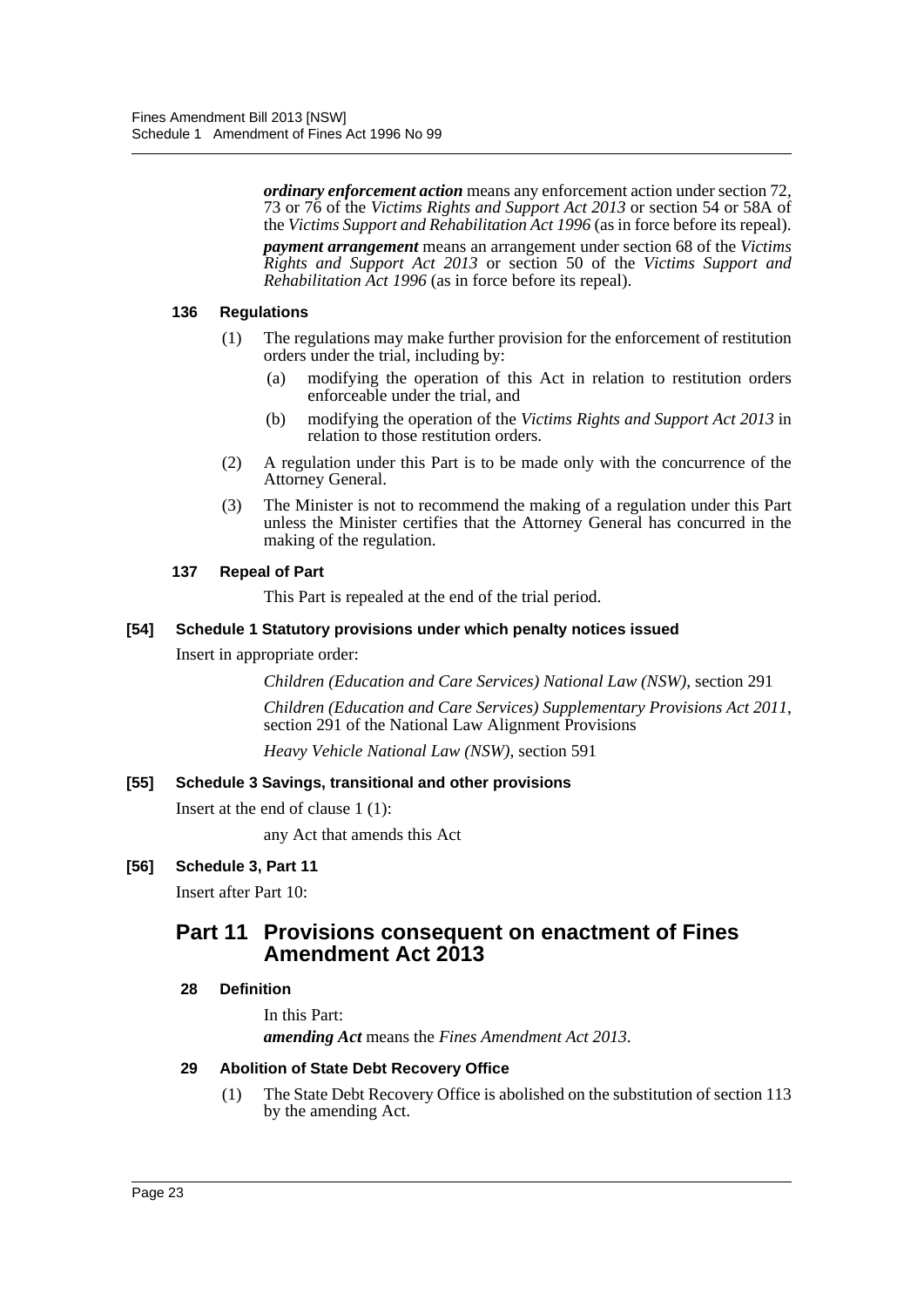- (2) On the abolition of the State Debt Recovery Office, the following provisions have effect:
	- (a) a reference in any Act, in any instrument made under any Act or in any document of any kind to the State Debt Recovery Office or a predecessor of the State Debt Recovery Office is (subject to the regulations) to be read as, or as including, a reference to the Commissioner,
	- (b) any act, matter or thing done or omitted to be done by, to or in respect of the State Debt Recovery Office is (to the extent that the act, matter or thing has any force or effect) taken to have been done or omitted by, to or in respect of the Commissioner,
	- (c) all proceedings pending by or against the State Debt Recovery Office are taken to be proceedings pending by or against the Commissioner,
	- (d) the assets, rights and liabilities of the State Debt Recovery Office vest in the Crown,
	- (e) the assets vest in the Crown by virtue of this clause and without the need for any conveyance, transfer, assignment or assurance,
	- (f) the Commissioner, on behalf of the Crown, has all the entitlements and obligations of the State Debt Recovery Office in relation to the assets, rights and liabilities that the State Debt Recovery Office would have had but for the abolition, whether or not those entitlements and obligations were actual or potential at the time the vesting takes effect.
- (3) An arrangement of a kind referred to in section 114 (1A) (as in force before the substitution of that section by the amending Act) and in effect immediately before the abolition of the State Debt Recovery Office is taken, on that abolition, to be an arrangement with the Commissioner.
- (4) In this clause:

*assets* means any legal or equitable estate or interest (whether present or future, whether vested or contingent and whether personal or assignable) in real or personal property of any description (including money), and includes securities, choses in action and documents.

*liabilities* means any liabilities, debts or obligations (whether present or future, whether vested or contingent and whether personal or assignable).

*rights* means any rights, powers, privileges or immunities (whether present or future, whether vested or contingent and whether personal or assignable).

### **30 Visitor driver privileges**

The amendments made to Division 3 of Part 4 by the amending Act extend to fine enforcement orders made before the commencement of those amendments.

### **31 Early enforcement arrangements**

The amendments made to sections 13, 14, 42 and 100 by the amending Act extend to fines that were imposed, or amounts payable under penalty notices that were issued, before the commencement of those amendments.

### **32 Appropriate officers**

A person who, immediately before the amendment made to section 22 by the amending Act, was authorised as an appropriate officer for the purposes of Part 3 by the Chief Commissioner of State Revenue is taken, on the commencement of that amendment, to have been authorised as an appropriate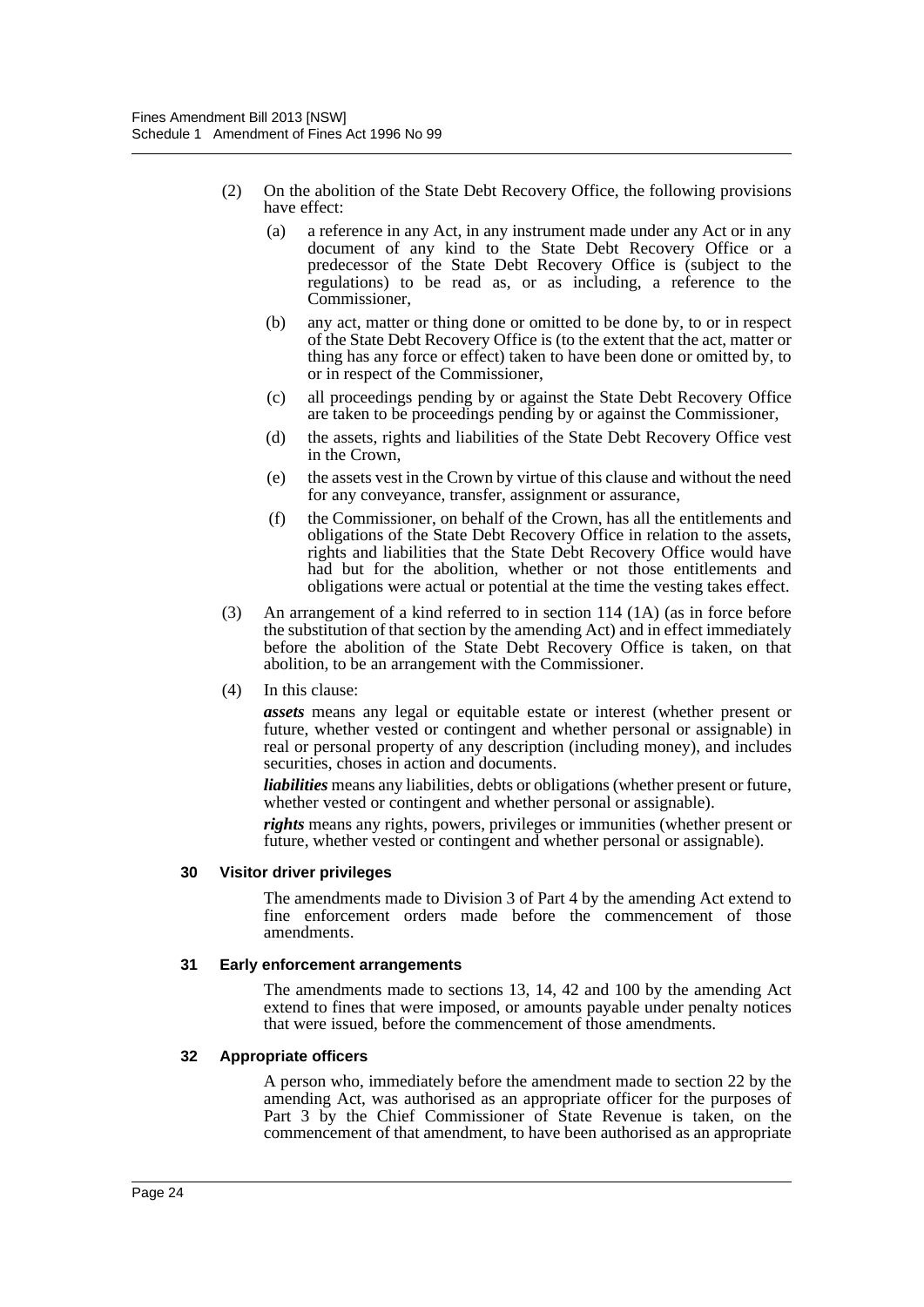officer for the purposes of Part 3 by the Commissioner of Fines Administration.

### **33 Interstate fine enforcement**

- (1) An interstate fine enforcement order may be made under Part 5A, as inserted by the amending Act, in relation to the following interstate fines only:
	- (a) an interstate fine imposed after the commencement of that Part (a *post-commencement interstate fine*),
	- (b) an interstate fine imposed before the commencement of that Part that is related to a post-commencement interstate fine,
	- (c) an interstate fine imposed before the commencement of that Part that is a serious interstate fine.
- (2) An interstate fine imposed before the commencement of Part 5A is *related* to a post-commencement interstate fine if:
	- (a) the fines are imposed on the same offender, and
	- (b) the fines are imposed by orders in the same jurisdiction, and
	- (c) the liability of the offender to pay the post-commencement interstate fine has not been fully discharged.
- (3) An interstate fine is a *serious interstate fine* if an interstate fine enforcement authority in relation to the fine certifies that the fine is a serious fine in the originating jurisdiction:
	- (a) because of the value of the fine, or
	- (b) because of the nature or seriousness of the conduct in relation to which the fine was imposed, or
	- (c) because the fine is not the first fine imposed on the offender in relation to the kind of offence, or alleged offence, for which it was imposed, or
	- (d) for any other reason.
- (4) Division 3 of Part 5A extends to a NSW fine enforcement order made before the commencement of that Division.

### **34 Trial period for enforcement of restitution orders**

- (1) The repeal of Part 10, as inserted by the amending Act, at the end of the trial period provided for by that Part does not affect the operation of Part 10 or any regulations under Part 10 in respect of a restitution order that is enforceable under the trial.
- (2) Part 10, and the regulations under Part 10, continue to apply in relation to such a restitution order as if that Part had not been repealed.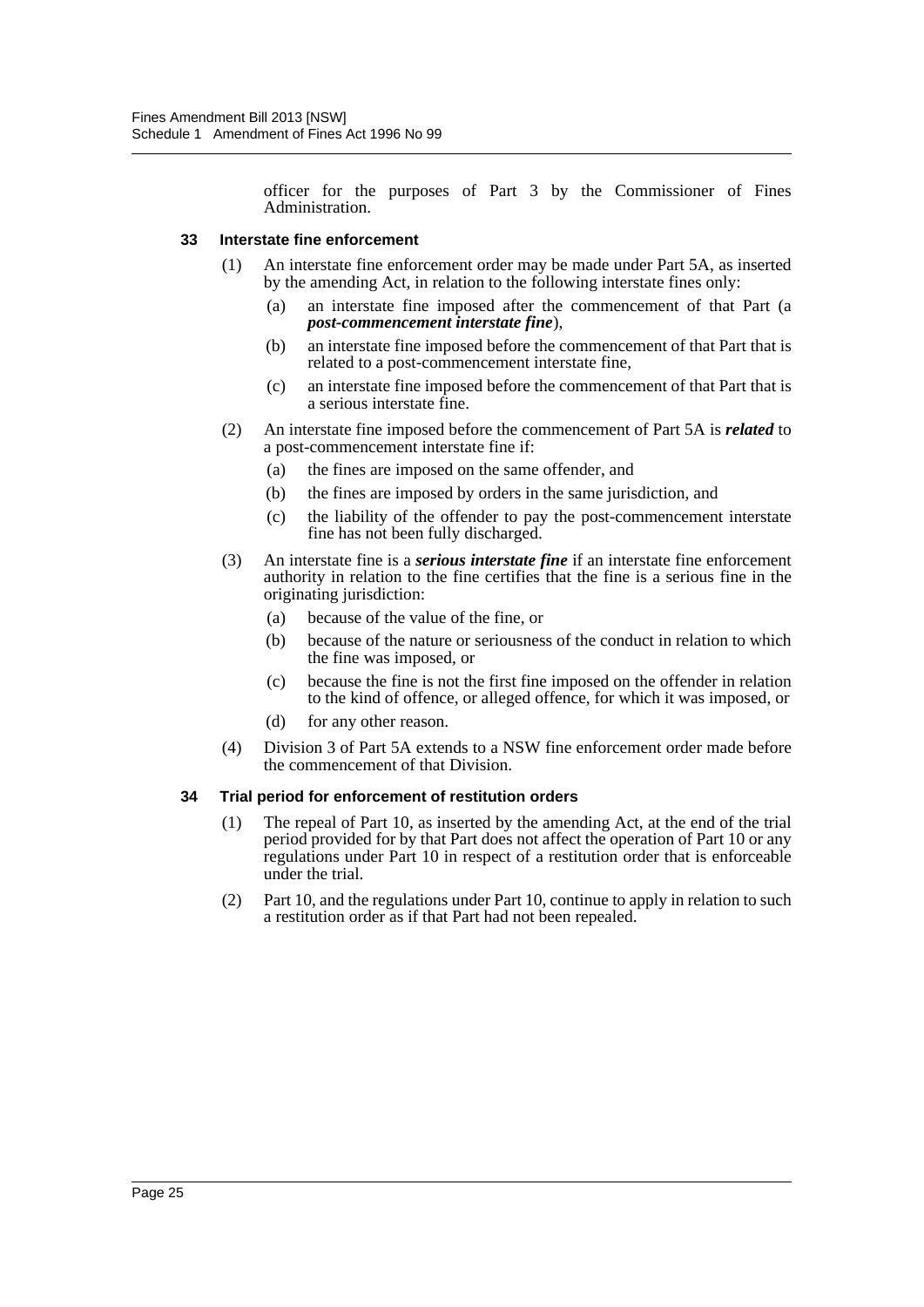# <span id="page-26-0"></span>**Schedule 2 Amendment of other legislation**

## **2.1 Bail Act 1978 No 161**

## **Sections 53I, 53J, 53K, 53L and 53N**

Omit "State Debt Recovery Office" wherever occurring. Insert instead "Commissioner of Fines Administration".

# **2.2 Bail Act 2013 No 26**

## **Schedule 2 Forfeiture of security**

Omit "State Debt Recovery Office" wherever occurring in clauses 12–15 and 17. Insert instead "Commissioner of Fines Administration".

# **2.3 Children (Community Service Orders) Act 1987 No 56**

## **[1] Section 28B Exchange of certain information**

Omit section 28B (1). Insert instead:

(1) The Director-General may enter into an arrangement (*an information sharing arrangement*) with the Commissioner of Fines Administration for the purposes of sharing or exchanging any information that is held by the Department or the Commissioner.

## **[2] Section 28B (2) and (3) (a)**

Omit "State Debt Recovery Office" wherever occurring.

Insert instead "Commissioner of Fines Administration".

## **[3] Section 28B (3) (b)–(d)**

Omit "Director of the State Debt Recovery Office" wherever occurring.

Insert instead "Commissioner of Fines Administration".

## **2.4 Children (Detention Centres) Act 1987 No 57**

## **[1] Section 39B Exchange of certain information**

Omit section 39B (1). Insert instead:

(1) The Director-General may enter into an arrangement (*an information sharing arrangement*) with the Commissioner of Fines Administration for the purposes of sharing or exchanging any information that is held by the Department or the Commissioner.

## **[2] Section 39B (2) (b) and (3) (a)**

Omit "State Debt Recovery Office" wherever occurring.

Insert instead "Commissioner of Fines Administration".

## **[3] Section 39B (3) (b)–(d)**

Omit "Director of the State Debt Recovery Office" wherever occurring.

Insert instead "Commissioner of Fines Administration".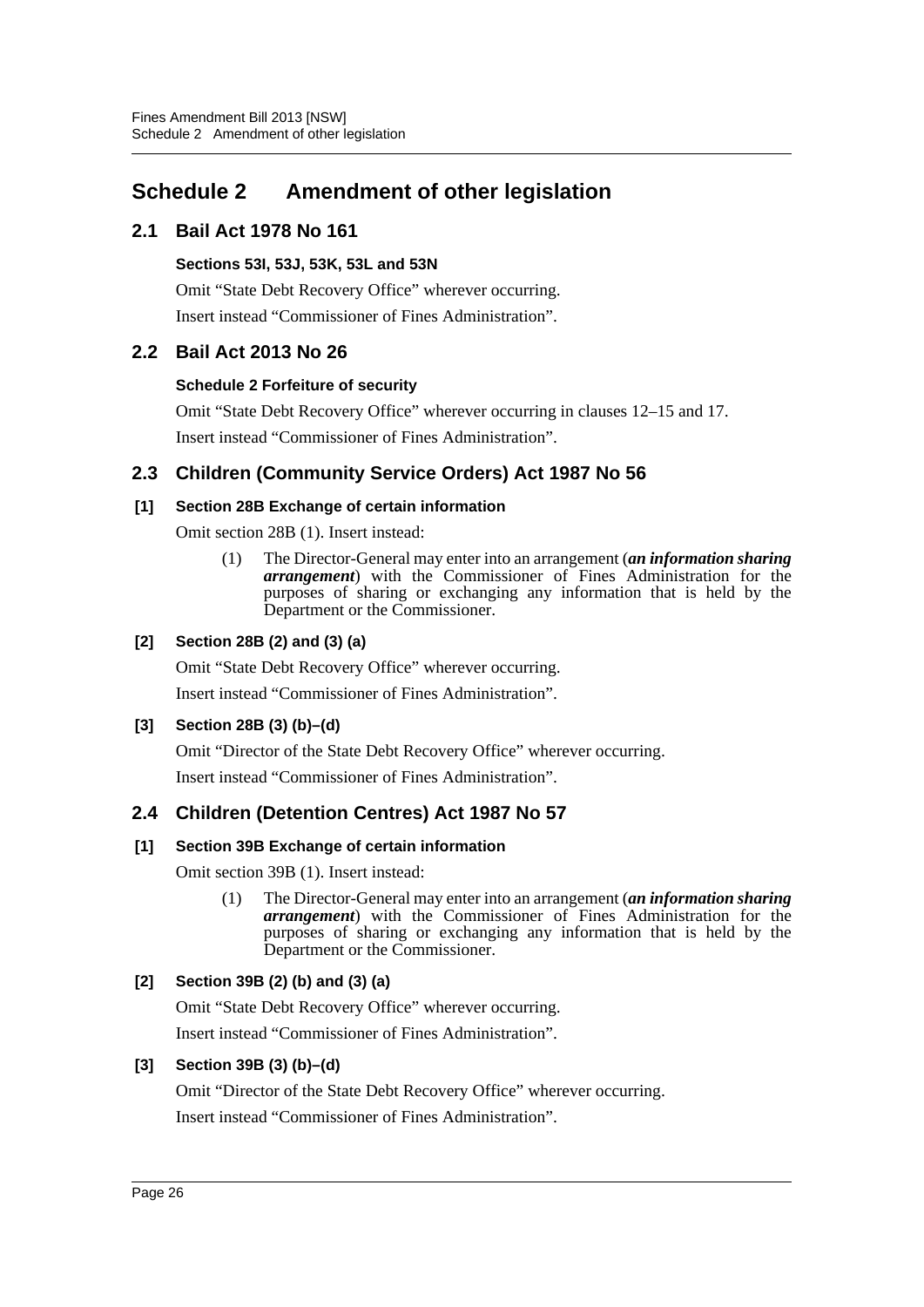# **2.5 Crimes (Administration of Sentences) Act 1999 No 93**

## **Sections 4 (1) (b) and 257 (1) (d1)**

Omit "State Debt Recovery Office" wherever occurring. Insert instead "Commissioner of Fines Administration".

# **2.6 Crimes (Administration of Sentences) Regulation 2008**

## **Clause 30 Separation of different classes of inmates**

Omit "State Debt Recovery Office" from clause 30 (3) (e) (i). Insert instead "Commissioner of Fines Administration".

## **2.7 Fines Regulation 2010**

**[1] Clause 4 Enforcement costs** Omit "and 44 (1)" from clause 4 (1). Insert instead ", 44 (1) and 108J (1) (a)".

## **[2] Clauses 4 (1) (a) and (3) (b) and 5**

Omit "State Debt Recovery Office" wherever occurring. Insert instead "Commissioner".

## **[3] Clause 4 (2)**

Omit "section 14 (1A) or 42 (1AA) of the Act". Insert instead "section 14 (1B) (a) or (b) or 42 (1AA) (a) or (b) of the Act".

## **[4] Clause 4 (3) (a) (v)**

Omit "examination summons, as referred to in section 75 (7)". Insert instead "order for examination, as referred to in section 75A (1)".

# **[5] Clause 6 Commissioner may waive, postpone or refund costs and fees** Omit "State Debt Recovery Office" and "it" from clause 6 (1). Insert instead "Commissioner" and "the Commissioner" respectively.

# **2.8 Food Act 2003 No 43**

## **Section 133H Privacy and personal information** Omit "State Debt Recovery Office" from section 133H (3).

Insert instead "Commissioner of Fines Administration".

# **2.9 Government Information (Public Access) Regulation 2009**

**Schedule 3 Agencies declared to be part of other agencies** Omit the matter relating to the State Debt Recovery Office.

# **2.10 Graffiti Control Act 2008 No 100**

# **Section 9B Making of order for community clean up work**

Omit "State Debt Recovery Office" wherever occurring. Insert instead "Commissioner of Fines Administration".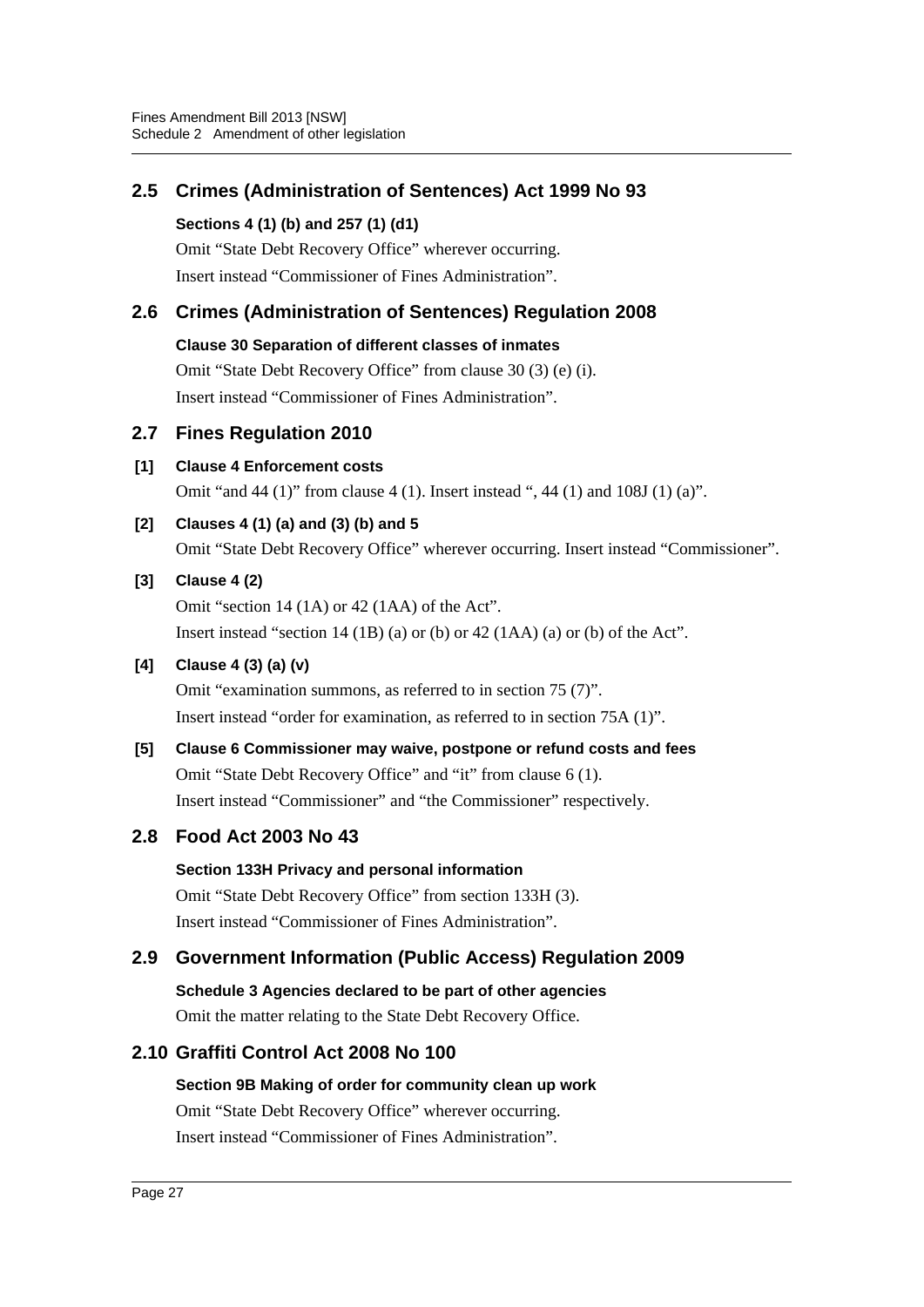# **2.11 Intoxicated Persons (Sobering Up Centres Trial) Act 2013 No 15**

**Section 19 Application to Local Court to waive or reduce cost recovery charge** Omit "State Debt Recovery Office" from section 19 (7). Insert instead "Commissioner of Fines Administration".

# **2.12 Intoxicated Persons (Sobering Up Centres Trial) Regulation 2013**

## **[1] Clauses 8 (2) (b) and 11 (2) (c)**

Omit "State Debt Recovery Office" wherever occurring.

Insert instead "Commissioner of Fines Administration".

### **[2] Schedule 2 Modification of application of Part 4 of Fines Act 1996 No 99 to unpaid cost recovery charges**

Omit "State Debt Recovery Office" and "the Office" wherever occurring in item [8].

Insert instead "Commissioner of Fines Administration" and "the Commissioner" respectively.

## **2.13 Road Transport Act 2013 No 18**

### **Section 224 When immediate licence suspension notice may be issued by police officer**

Omit section 224 (6) (e) (iii). Insert instead:

(iii) the Commissioner of Fines Administration.

# **2.14 Road Transport (Driver Licensing) Regulation 2008**

## **[1] Clause 99 Interstate and international visitors**

Insert after clause 99 (4) (g):

(h) the visiting driver is a fine defaulter (within the meaning of the *Fines Act 1996*) and the Authority suspends the visitor driver privileges of the fine defaulter in accordance with that Act.

## **[2] Clause 99 (6)**

Omit "If the Authority forms an opinion that subclause (4) (f) or (g) applies".

Insert instead "If subclause (4) (f), (g) or (h) applies".

## **[3] Clause 99 (6A)–(6C)**

Insert after clause 99 (6):

- (6A) Subclause (4) (h) applies in relation to a visiting driver only while the suspension of the driver's visitor driver privileges has effect.
- (6B) A suspension of visitor driver privileges has effect until it is removed by the Authority in accordance with the *Fines Act 1996*.
- (6C) If the Authority removes a suspension of visitor driver privileges in accordance with the *Fines Act 1996*, the Authority must give the visiting driver notice in writing stating that the exemption from the requirement to hold a driver licence in this State has been restored.